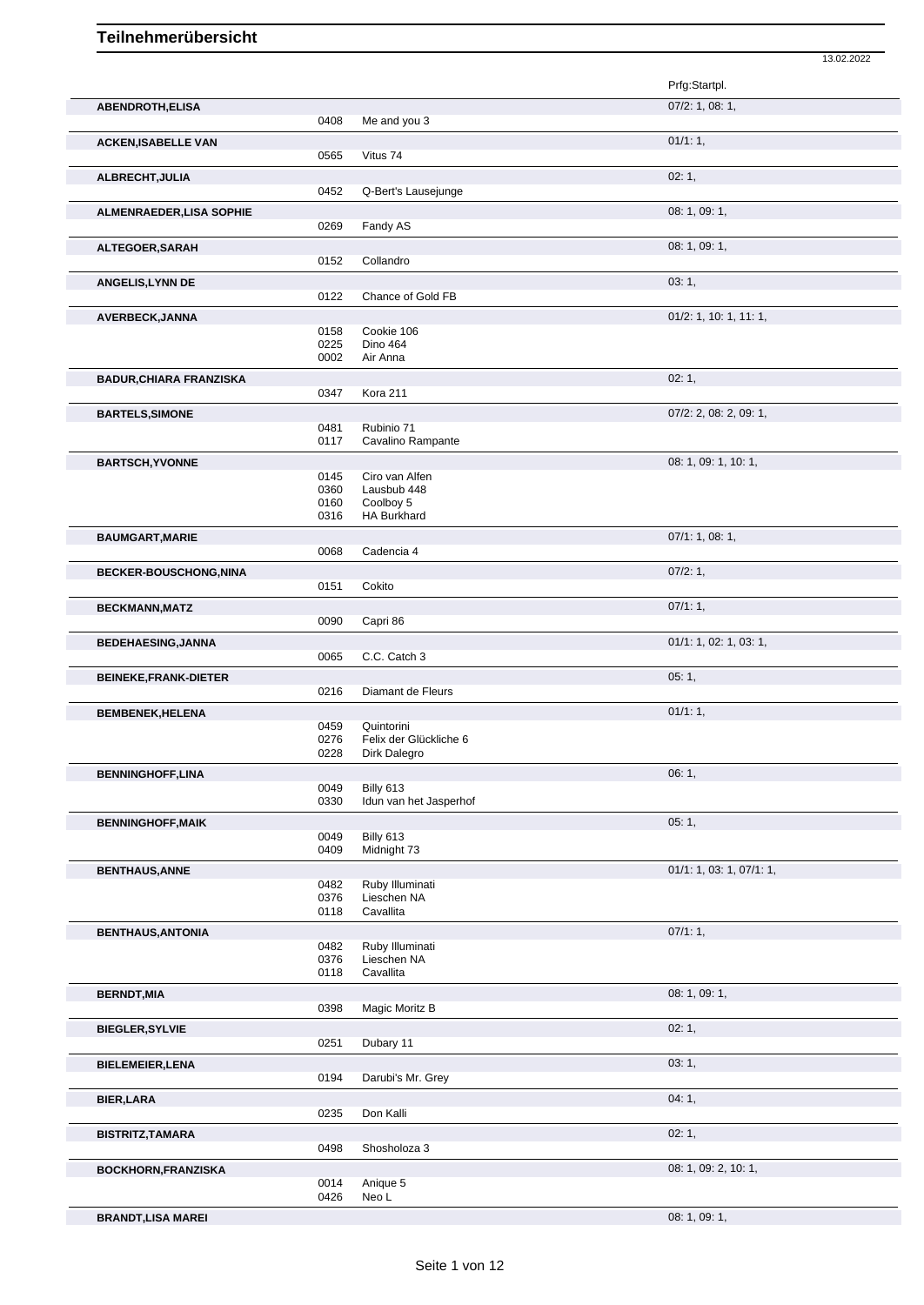|                             |              |                                 | Prfg:Startpl.            |
|-----------------------------|--------------|---------------------------------|--------------------------|
|                             | 0353         | Ladyspring 41                   |                          |
| <b>BRAUER, VANESSA</b>      |              |                                 | 02: 1, 07/2: 1, 08: 1,   |
|                             | 0419         | My Corgar Cruise                |                          |
| <b>BREUKER, HANNAH</b>      |              |                                 | 03:1,                    |
|                             | 0572         | Wellman                         |                          |
| <b>BROECKER, KARINA</b>     |              |                                 | 04:1,                    |
|                             | 0170         | Corona Z 2                      |                          |
| <b>BRUMANN, STEPHANIE</b>   | 0505         | Skylander                       | 01/2: 1, 04: 1,          |
| <b>BUDERUS, ANN-KATHRIN</b> |              |                                 | 09: 1, 10: 1,            |
|                             | 0162         | Coolfire                        |                          |
| <b>BUETTEMEYER, SUSANNE</b> |              |                                 | 05: 1, 07/2: 1,          |
|                             | 0576<br>0119 | Zalf<br>Cayo 10                 |                          |
| CHRISTIAANS, LARA MARIA     |              |                                 | 03:1,                    |
|                             | 0280         | Finess 190                      |                          |
| <b>CLASEN, FLORENTINE</b>   |              |                                 | 03:1,                    |
|                             | 0378         | Light Star 6                    |                          |
| <b>COENEN, LOUISA</b>       |              |                                 | 10: 1, 11: 1,            |
|                             | 0019         | Archevia                        |                          |
| <b>CREMER, LEA-SOPHIE</b>   | 0554         | Vamos 15                        | 03:1,                    |
|                             |              |                                 |                          |
| <b>CZERWONKA, ZOE MARIA</b> | 0436         | Oaklands Don't Forget           | 01/1: 1, 08: 1,          |
| <b>DAHLHAUS, ULRIKE</b>     |              |                                 | 04:1,                    |
|                             | 0373         | Levjoy                          |                          |
| DALDRUP, MAYA               |              |                                 | 01/2: 1, 07/2: 1, 08: 1, |
|                             | 0434         | Novelle 80                      |                          |
| <b>DEMBSKI, MIRYAM</b>      |              |                                 | 09: 1, 10: 1,            |
|                             | 0111         | Catoki's boy                    |                          |
| DENKE, URSULA               | 0206         | Denke's Darling                 | 03:1,                    |
|                             |              |                                 | 07/2:1,                  |
| <b>DETZEL DR., DAGMAR</b>   | 0519         | Specialist                      |                          |
|                             | 0180<br>0109 | Cuna<br>Catado                  |                          |
|                             |              |                                 | 07/1: 1, 08: 1,          |
| <b>DEWES, ANTONIA</b>       | 0001         | Ace of Spades 5                 |                          |
| DIBOWSKI, LARA              |              |                                 | 01/2: 1, 02: 1,          |
|                             | 0541         | Tobajo La Di Da                 |                          |
| DIETZE, LEA                 |              |                                 | 03: 1, 04: 1,            |
|                             | 0273         | Fee 923                         |                          |
| <b>DINKELS, NADINE</b>      | 0352         | Lady 2399                       | 09: 1, 11: 1,            |
| <b>DISLICH, VIKTORIA</b>    |              |                                 | 02:1,                    |
|                             | 0412         | Milky Way 85                    |                          |
| <b>DRELMANN,IDA</b>         |              |                                 | 01/1:1,                  |
|                             | 0317         | Hannah 64                       |                          |
| DUELLMANN, CARMEN           |              |                                 | $01/2$ : 1, 02: 1,       |
|                             | 0475<br>0473 | Romance Edition<br>Rock Romance |                          |
| <b>EFING, SARAH</b>         |              |                                 | 05: 1, 07/2: 1,          |
|                             | 0044         | Bernini 7                       |                          |
| EISERT, SYLVIA              |              |                                 | 03:1,                    |
|                             | 0270         | Farina 1039                     |                          |
| ELFERT, ANJA                | 0124         |                                 | $07/2$ : 1, 08: 1,       |
|                             | 0457         | Chaquita<br>Quicksilwa          |                          |
| <b>ESCHER, LEENTJE</b>      |              |                                 | 02: 1, 07/1: 1,          |
|                             | 0380         | Lilly 487                       |                          |
| <b>EWERING, LINA</b>        |              |                                 | $07/2$ : 1, 08: 1,       |
|                             | 0127         | Chianti 101                     |                          |
| FELD, EMILY                 | 0237         | Donatella 84                    | 06:1,                    |
|                             | 0339         | Jumping Girl Elissa             |                          |

13.02.2022

**FELDEN,GUDULA** 04: 1,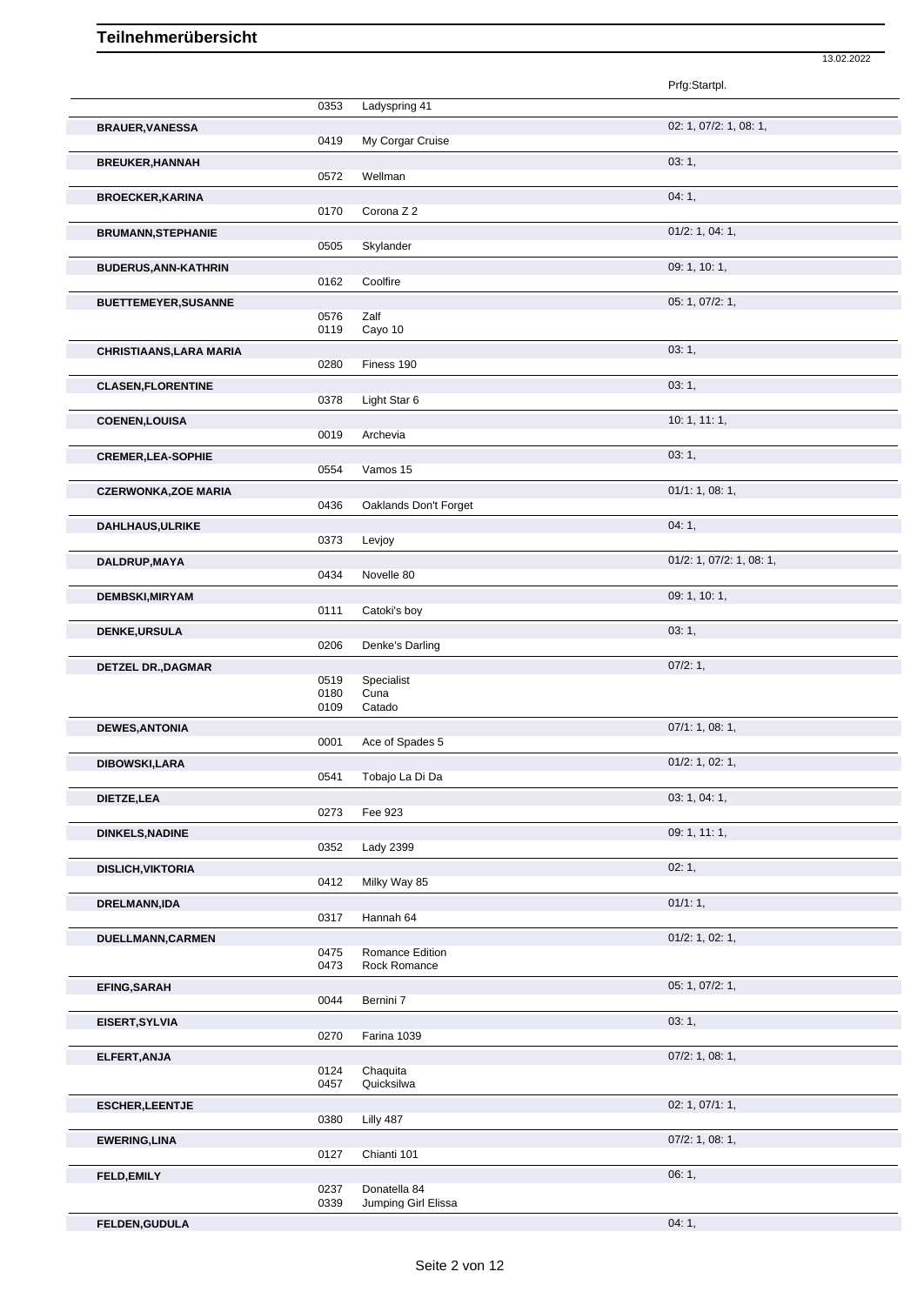|                             |              |                                             | 13.02.2022               |
|-----------------------------|--------------|---------------------------------------------|--------------------------|
|                             |              |                                             | Prfg:Startpl.            |
|                             | 0043         | Ben Shirin 13                               |                          |
| <b>FELDMANN, EMILY</b>      | 0547         | <b>Trinity's Matrix</b>                     | 01/1: 1, 07/1: 1, 08: 1, |
| <b>FELDMANN, PHILINE</b>    |              |                                             | 04:1,                    |
|                             | 0571         | Weihefuerstin A                             |                          |
| FERREIRA, LEANDA            | 0567         | Voice of Harmonie                           | 04:1,                    |
|                             | 0018         | Aramis 561                                  |                          |
| <b>FISCHER, PAULA</b>       | 0089         | Capistrano K                                | $01/2$ : 1, 02: 1,       |
| <b>FLEISCHER, GIACOMO</b>   |              |                                             | 10:1, 11:1,              |
| FOLLWERK, VIVIAN            | 0031         | Baristo 2                                   | 11:2,                    |
|                             | 0410         | Mighty 14                                   |                          |
| <b>FORUZANDEH,SAM</b>       | 0310         | GK Cinzano                                  | 10:1,                    |
|                             | 0363         | Le Reve                                     |                          |
| <b>FOTHEN, JULA</b>         | 0168         | Coriana 40                                  | 06: 1, 07/1: 1, 08: 1,   |
|                             | 0379         | Lightning's Lini von Emelwerth              |                          |
| <b>FOX, NADINE</b>          | 0046         | Bienvenue 7                                 | $07/2$ : 1, 08: 1,       |
|                             | 0064<br>0027 | C'est-ca<br>Baloundra                       |                          |
|                             | 0051         | Binyama                                     |                          |
|                             | 0040<br>0039 | <b>Bellinis Black Thunder</b><br>Belladonia |                          |
|                             | 0006         | Alice Springs 18                            |                          |
| <b>FRAUENHOFF, BEN</b>      | 0342         | Kia Ora                                     | 10: 1, 11: 2,            |
|                             | 0231         | Don Alfonso 5                               |                          |
| <b>FREISTUEHLER, HANNAH</b> | 0075         | Call me Corny 2                             | 08: 1, 09: 1,            |
| <b>FRIEDHOFF, THOMAS</b>    |              |                                             | 10:1, 11:1,              |
| FRIEG, GWENDOLINA           | 0462         | Reena F                                     | 03:1,                    |
|                             | 0513         | Sono Davanti                                |                          |
| <b>GAUTZSCH, JENNIFER</b>   | 0224         | Dierado 2                                   | $01/2$ : 1, 02: 1,       |
| <b>GEBBE, ANNIKA</b>        |              |                                             | 01/2: 1, 07/2: 1, 08: 1, |
|                             | 0414<br>0042 | Missis Barnaby<br>Belvino R                 |                          |
| <b>GIANNAKIDIS, SOFIE</b>   |              |                                             | 10: 1, 11: 1,            |
| <b>GIDDE, GRETA MIA</b>     | 0112         | Catrice 4                                   | 01/1: 1, 02: 1,          |
|                             | 0327         | Hot Chocolate E                             |                          |
| <b>GILHAUS, EMMA HELENE</b> | 0564         | Virginia 224                                | 07/1: 1, 08: 1,          |
| <b>GNEGEL, JENNIFER</b>     |              |                                             | 05:1,                    |
|                             | 0542         | Toffifee 73                                 |                          |
| <b>GOLDSTEIN, HANNA</b>     | 0264         | Escada 293                                  | 04:1,                    |
| <b>GOSMANN,LENI-SOPHIE</b>  |              |                                             | 01/1: 2, 03: 2,          |
|                             | 0248<br>0568 | Dream for Two<br>Voodoo CR                  |                          |
|                             | 0558         | Velvet 122                                  | 08: 1, 09: 1,            |
| <b>GRASCHT, CARINA</b>      | 0150         | Code Black                                  |                          |
| <b>GRELL, JONAS</b>         |              |                                             | 05: 1, 07/1: 1,          |
| <b>GRIPSHOEVER, LUTZ</b>    | 0560         | Very Fine Lady 4                            | 06: 2, 07/1: 1,          |
|                             | 0333         | J - Barolo                                  |                          |
|                             | 0557<br>0189 | Vanilla Sky 36<br>Dakota 468                |                          |
| <b>GRUENTJENS, EMMA</b>     | 0195         | Dating Gold                                 | 01/1: 1, 02: 1,          |
| <b>GRUERMANN, JANA LISA</b> |              |                                             | 03: 1, 04: 1,            |
|                             | 0516         | Sorento 14                                  |                          |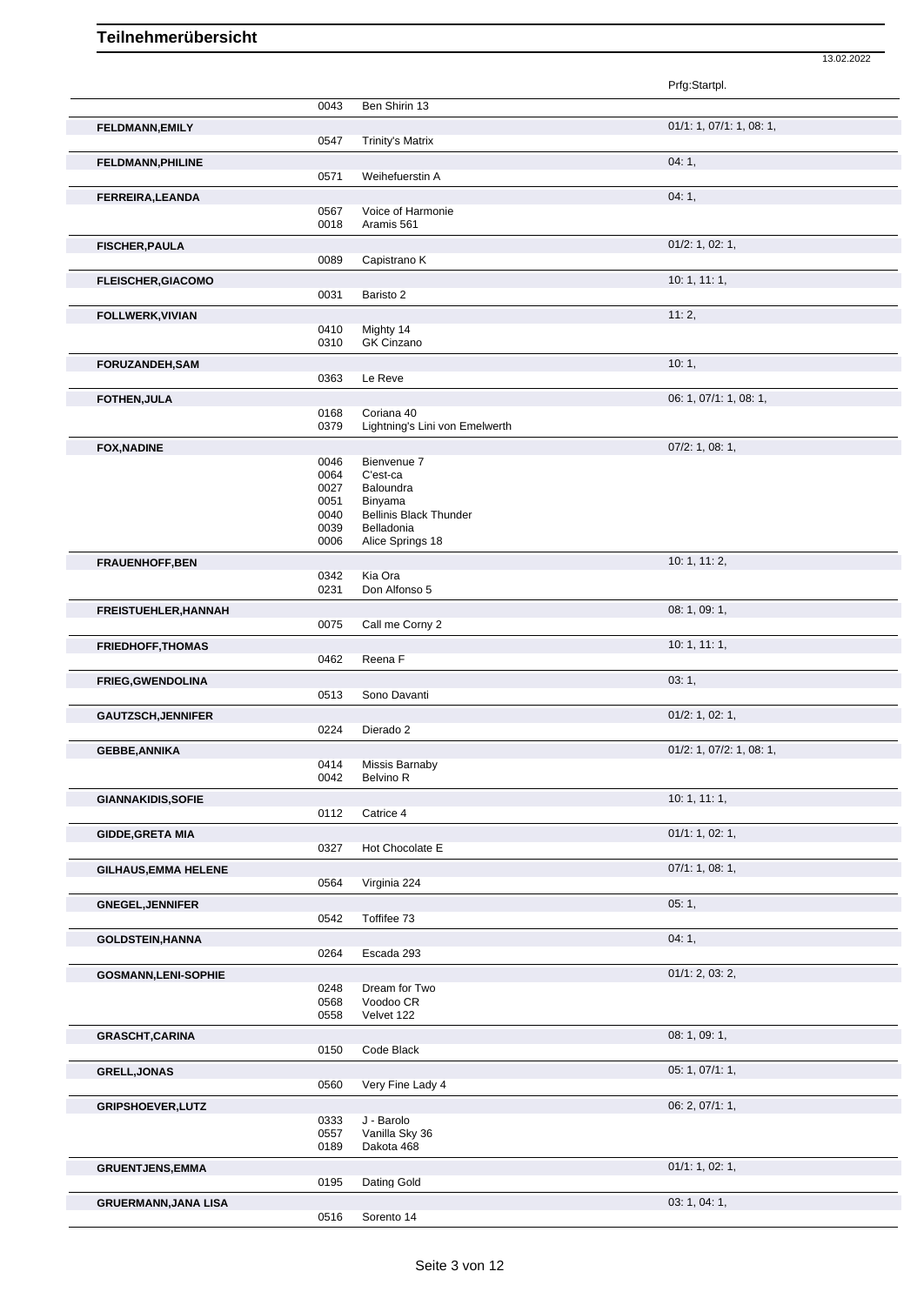|                               |              |                                        | Prfg:Startpl.                        |
|-------------------------------|--------------|----------------------------------------|--------------------------------------|
|                               |              |                                        | 01/2: 2, 03: 1,                      |
| <b>GUDE, MAIKE</b>            | 0285         | Fleur Delacour 23                      |                                      |
|                               | 0536         | Tequila 326                            |                                      |
|                               |              |                                        | $01/2$ : 1, 02: 1,                   |
| <b>GUNTERMANN, KRISTINA</b>   | 0507         | Skymoon in dream                       |                                      |
|                               |              |                                        |                                      |
| <b>HAECKER, FINJA</b>         |              |                                        | 03:1,                                |
|                               | 0261         | Emma Peel M                            |                                      |
| <b>HAHM, NADINE</b>           |              |                                        | $07/2$ : 1, 08: 1,                   |
|                               | 0425         | Nea Luz de la luna                     |                                      |
|                               | 0506         | <b>Skylar Quin</b>                     |                                      |
| HALFENBERG, FRANZISKA         |              |                                        | 04:1,                                |
|                               | 0193         | Dark Paradise                          |                                      |
|                               | 0296         | Fresco 43                              |                                      |
| <b>HARNISCHMACHER, JULIA</b>  |              |                                        | 05: 1, 06: 1, 07/1: 1, 08: 1,        |
|                               | 0450         | Polly Pepper                           |                                      |
| <b>HARTUNG, JACQUELINE</b>    |              |                                        | 02:1,                                |
|                               | 0405         | Maurice SA                             |                                      |
|                               |              |                                        |                                      |
| HAVERKAMP, KATHARINA          | 0314         | Greta 185                              | 07/1: 1, 08: 1, 09: 1,               |
|                               | 0416         | Mon Ami Golden Knight                  |                                      |
|                               |              |                                        |                                      |
| <b>HAVEROTT, LEONIE</b>       | 0240         | Doolittle 139                          | 05:1,                                |
|                               |              |                                        |                                      |
| <b>HEDTKE, THERESA MARIE</b>  |              |                                        | 08:1,                                |
|                               | 0072         | Calimba de Luna 21                     |                                      |
| <b>HELL, JOHANNA</b>          |              |                                        | 07/1: 2, 08: 1, 09: 1, 10: 2, 11: 2, |
|                               | 0054         | Bonne-Fee BE                           |                                      |
|                               | 0424         | Nashville's Son WH                     |                                      |
|                               | 0423         | Nashville's Ronja WH<br>Unbelievable Z |                                      |
|                               | 0549         |                                        |                                      |
| HERR, ALLEGRA                 |              |                                        | 07/2: 1, 08: 1,                      |
|                               | 0387         | Liverpool 66                           |                                      |
| <b>HEUBACH, CLAUDIA</b>       |              |                                        | 01/2:1,                              |
|                               | 0551         | Urienne Womanizer                      |                                      |
| <b>HILLIG, MARIE-CHRISTIN</b> |              |                                        | 10:1, 11:1,                          |
|                               | 0538         | The Magic Zeus                         |                                      |
|                               | 0395         | Lukas 1083                             |                                      |
|                               | 0084         | Candy-Boy 3                            |                                      |
| <b>HIMMELBERG, ALINA</b>      |              |                                        | 09: 1, 10: 1, 11: 1,                 |
|                               | 0468         | Ringwood Masala                        |                                      |
| <b>HOEWER, MONA MARIE</b>     |              |                                        | 09: 2, 10: 2, 11: 2,                 |
|                               | 0479         | Royal Flash DH                         |                                      |
|                               | 0555         | Van de Upper Class DH                  |                                      |
|                               | 0060         | C'est L'amour 3                        |                                      |
|                               | 0469         | Rio DH                                 |                                      |
|                               | 0169         | Cornet's Girl 3                        |                                      |
|                               | 0093<br>0130 | Capricciosa 5<br>Chica Colima DH       |                                      |
|                               | 0129         | Chica Celerina                         |                                      |
|                               | 0343         | Kimbel S                               |                                      |
| HOLTHAUS, LUISA               |              |                                        | 01/2: 1, 02: 1,                      |
|                               | 0197         | Daytona B                              |                                      |
|                               |              |                                        |                                      |
| HOMANN, FABIAN LUCA           |              |                                        | 06:1,                                |
|                               | 0337         | John Boy 65                            |                                      |
| <b>HOMFELDT, NINA</b>         |              |                                        | 07/2:1,                              |
|                               | 0211         | Descarada One                          |                                      |
| <b>HORN, SVENJA</b>           |              |                                        | 08: 2, 09: 2, 10: 2,                 |
|                               | 0331         | Ilano 13                               |                                      |
|                               | 0556         | Van Gogh's Dream                       |                                      |
| <b>HORZ,EMMA</b>              |              |                                        | 07/1: 1, 08: 1,                      |
|                               | 0149         | Clopfer                                |                                      |
|                               | 0140         | Cicero Blue                            |                                      |
| <b>HUENING, HELENA</b>        |              |                                        | 07/1: 1, 08: 1, 09: 1,               |
|                               | 0474         | Rocky H <sub>2</sub>                   |                                      |
|                               |              |                                        |                                      |
| <b>HUEPPOP, JANA</b>          |              |                                        | 01/1:1,                              |
|                               | 0335         | Jazz Line                              |                                      |
| HUFELSCHULTE, THEA GRETA      |              |                                        | 02: 1, 04: 1,                        |
|                               | 0499         | Sid Malone 2                           |                                      |
|                               | 0015         | Annabell 541                           |                                      |

13.02.2022

**HUFEN,DOERTE** 02: 1,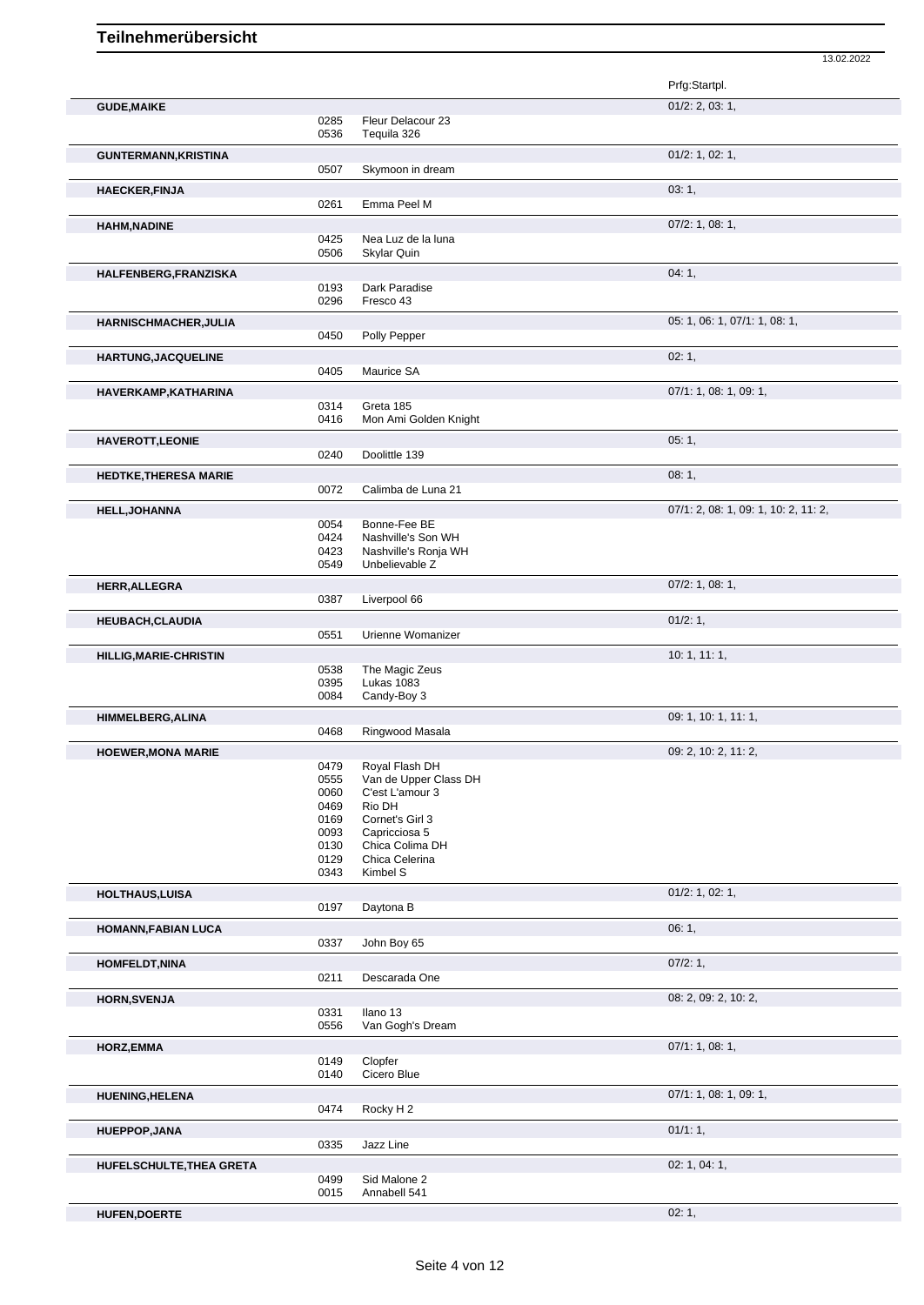|                               |              |                                      | Prfg:Startpl.          |
|-------------------------------|--------------|--------------------------------------|------------------------|
|                               | 0429         | Nevito 3                             |                        |
| HUHN, HANNA                   | 0422         | Nashville's Nulli VR                 | $07/2$ : 1, 08: 1,     |
| <b>HUTHWELKER, HANNES</b>     |              |                                      | 07/1: 1, 08: 1, 09: 1, |
|                               | 0543         | <b>Top Cinderella NRW</b>            |                        |
| <b>ILG, JULE ZOE</b>          |              |                                      | 03:1,                  |
|                               | 0246         | Dream Boy 95                         |                        |
| <b>INGENDOH, GENNA</b>        | 0470         | <b>Rising Storm</b>                  | 03: 1, 04: 1,          |
| <b>ISSELHORST, ALINA</b>      |              |                                      | 01/2: 1, 03: 1,        |
|                               | 0249<br>0247 | Dream Global Dancer<br>Dream Delia   |                        |
| <b>ISSELHORST, BIRGIT</b>     |              |                                      | 01/2:1,                |
|                               | 0249<br>0247 | Dream Global Dancer<br>Dream Delia   |                        |
|                               |              |                                      |                        |
| <b>ITJESHORST, JANINE</b>     | 0036         | <b>Belino Dream</b>                  | 07/1: 1, 10: 1,        |
|                               |              |                                      |                        |
| <b>JAKUBASS, NADINE</b>       | 0242         | Dorina 1019                          | 04:1,                  |
|                               |              |                                      |                        |
| JETTEN, TANJA                 | 0341         | Karlsson 31                          | 01/2: 1, 03: 1,        |
|                               |              |                                      | 04: 1, 08: 1,          |
| KALISCHEWSKI, HELENA          | 0134         | Chin Chello                          |                        |
|                               | 0320         | Häwelmann                            |                        |
| KASTEN, LARA-MARIA            |              |                                      | 03:1,                  |
|                               | 0359         | Laurentina E                         |                        |
| <b>KATER, MICHAELA</b>        |              |                                      | 02: 1, 06: 1,          |
|                               | 0437         | One Direction D                      |                        |
|                               | 0446         | Pikola 18                            |                        |
| KAULITZ-MICHALIK, JULIA       |              |                                      | $07/2$ : 1, 08: 1,     |
|                               | 0579         | Legolas <sub>Z</sub>                 |                        |
| <b>KERNBACH, EMILY LOUISA</b> | 0218         | Diamond 104                          | 01/1: 1, 03: 1,        |
|                               |              |                                      |                        |
| <b>KEUS, ELENA</b>            | 0465         | Rheingolds Rubino                    | 04:2,                  |
|                               | 0464         | Rheingold's Rubinstein               |                        |
| KIFFMEYER, LENA               |              |                                      | 03:1,                  |
|                               | 0288         | Floribella                           |                        |
| <b>KLEIN, MIA</b>             |              |                                      | 03: 1, 04: 1,          |
|                               | 0496         | Sergio Diamand                       |                        |
|                               | 0212<br>0199 | Desert King 3<br>De Laval K          |                        |
|                               |              |                                      |                        |
| KLEINE-BESTEN, SOPHIE         | 0304         | Galeno Gold                          | 03:1,                  |
|                               |              |                                      | 07/2:1,                |
| <b>KLEMBT, TATJANA</b>        | 0267         | Fancy 60                             |                        |
| KLOTZBACH, KIMBERLY           |              |                                      | 04:1,                  |
|                               | 0092         | Capri's Celebration                  |                        |
| <b>KNUTH, LINA</b>            |              |                                      | 01/1:1,                |
|                               | 0186         | Daiquire de Luxe E                   |                        |
|                               | 0421         | Nanu-Nana S                          |                        |
| KOBAU-GHAOUARI, NADINE        |              |                                      | 02:1,                  |
|                               | 0284         | Flamour 9                            |                        |
| <b>KOEHNE, MONA THERES</b>    |              |                                      | 08: 1, 09: 1,          |
|                               | 0490         | Sansa 6                              |                        |
| <b>KOENNING, VERENA</b>       |              |                                      | 05: 1, 07/2: 1, 08: 1, |
|                               | 0103         | Casallino 10                         |                        |
|                               | 0076<br>0439 | Call me Könning<br>Out of the Blue 5 |                        |
|                               |              |                                      | 06: 2, 07/2: 1, 08: 1, |
| KORTENBACH, CHRISTINA         | 0086         | Cantara 101                          |                        |
|                               | 0377         | Light on fire                        |                        |
| <b>KOSKE, CLARA SOPHIE</b>    |              |                                      | 06: 1, 07/1: 1,        |
|                               | 0081         | Calouba 2                            |                        |
| KREUTZER, JOHANNA             |              |                                      | $01/2$ : 1, 02: 1,     |
|                               | 0297         | Freule-Utopia                        |                        |
| <b>KRIPKE, ANNA</b>           |              |                                      | $01/2$ : 1, 02: 1,     |

13.02.2022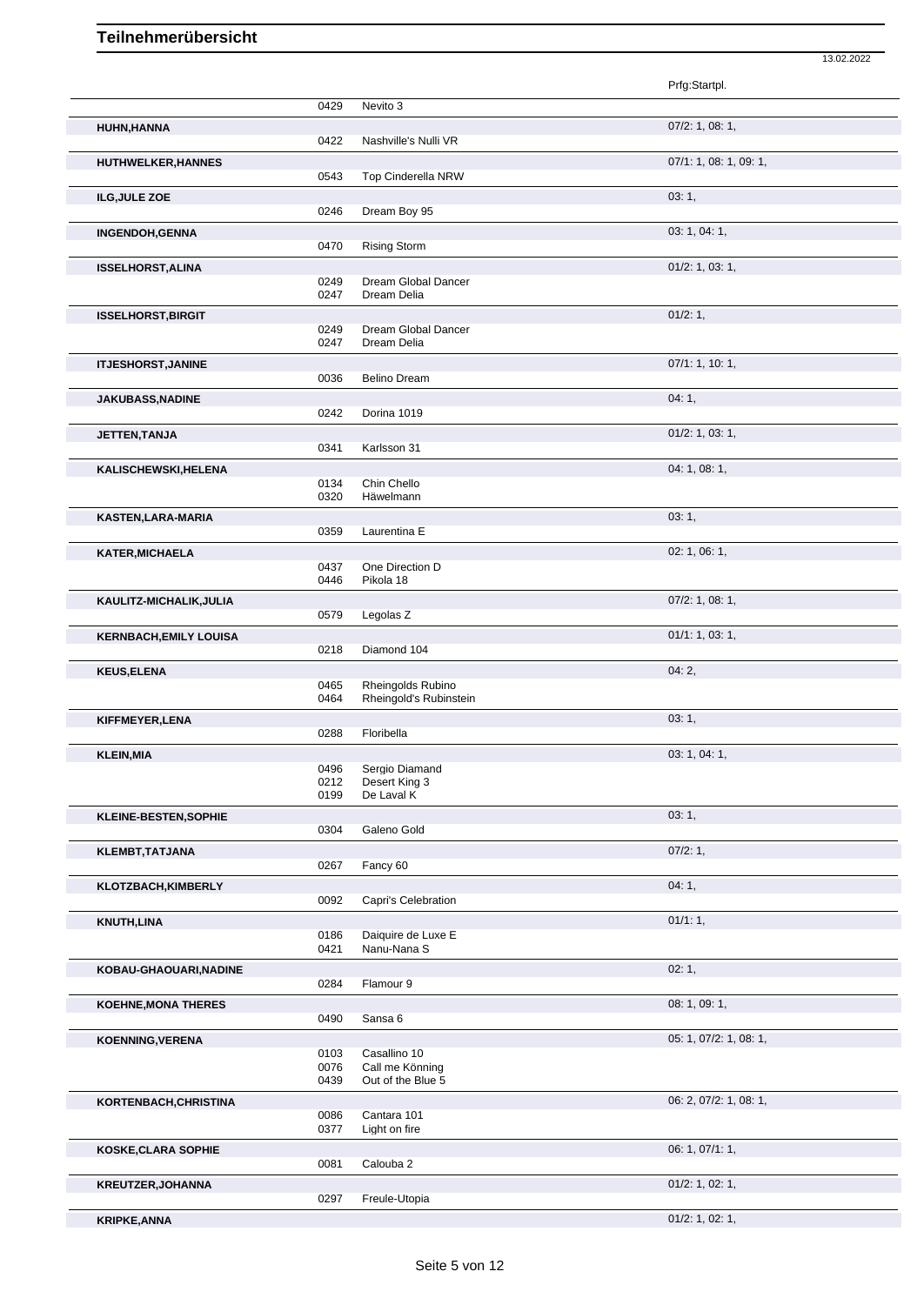|                                  |              |                                  | 13.02.2022         |  |
|----------------------------------|--------------|----------------------------------|--------------------|--|
|                                  |              |                                  | Prfg:Startpl.      |  |
|                                  | 0254         | Dyson 2                          |                    |  |
| <b>KROEGER, LENA</b>             | 0138         | Christiano's Sunshine K          | $01/2$ : 1, 02: 1, |  |
| <b>KRON, MARA</b>                |              |                                  | 01/2:1,            |  |
|                                  | 0222         | Dida K                           |                    |  |
| <b>KRUEGEL,EVE</b>               |              |                                  | 01/2:1,            |  |
|                                  | 0566<br>0045 | Vivaldi's Valegro<br>Biënto      |                    |  |
| <b>KUECH, LAURITS FRISO</b>      |              |                                  | 01/1: 1, 03: 1,    |  |
|                                  | 0125         | Charlotte T                      |                    |  |
|                                  | 0185         | Daily Nice K                     | 09:1,              |  |
| KUHLMANN, JULIA                  | 0552         | Utopia 75                        |                    |  |
| <b>LAAK, MARIE VAN</b>           |              |                                  | 05:1,              |  |
|                                  | 0179         | Cuani D                          |                    |  |
| LACKMANN, CARINA                 | 0008         | Almatiano                        | 11:1,              |  |
|                                  |              |                                  | 08: 1, 09: 1,      |  |
| <b>LAMERS, CELINE</b>            | 0250         | Dreamboy L                       |                    |  |
|                                  | 0537<br>0136 | Thalox<br>Chocolate Dream 13     |                    |  |
|                                  | 0303         | Fyter                            |                    |  |
| <b>LAMERS, MAURICE</b>           |              |                                  | 10: 1, 11: 1,      |  |
|                                  | 0250<br>0537 | Dreamboy L<br>Thalox             |                    |  |
|                                  | 0136<br>0344 | Chocolate Dream 13<br>Kiss Me 27 |                    |  |
|                                  | 0303         | Fyter                            |                    |  |
| LANGENSTROTH,IDA                 |              |                                  | 08:1,              |  |
|                                  | 0258         | El Christobal                    |                    |  |
| LANKERS, KLARA                   | 0369         | Leroy E 4                        | 08: 1, 09: 1,      |  |
| <b>LEITSCH, SIMON</b>            |              |                                  | 11:1,              |  |
|                                  | 0561         | Vigo's Valerie                   |                    |  |
| <b>LENKAJTIS, LINA ELISABETH</b> | 0299         | Fuego van't Molenbosch           | 01/1: 1, 03: 1,    |  |
| LEWIK, JULIA                     |              |                                  | 01/1: 1, 06: 1,    |  |
|                                  |              |                                  |                    |  |
| LIEDHEGENER, CHARLOTTE           | 0017         | Anthea ML                        | 05: 1, 07/2: 2,    |  |
|                                  | 0379         | Lightning's Lini von Emelwerth   |                    |  |
| LIEDTKE, MADELEINE               | 0282         | Fiodoro                          | $01/2$ : 1, 02: 1, |  |
| <b>LIMBERG, ELISA</b>            |              |                                  | 05: 2, 07/1: 2,    |  |
|                                  | 0540         | Tip Top Tatsu                    |                    |  |
|                                  | 0449         | Pitch Perfect's Paul             |                    |  |
| <b>LIMBERG, MALIN</b>            | 0253         | Dynamite Baby                    | 05: 1, 07/1: 1,    |  |
| LOCH, MARLENE                    |              |                                  | 07/1: 2, 09: 2,    |  |
|                                  | 0548         | Twostep MD                       |                    |  |
|                                  | 0153         | Collins Werlemann                |                    |  |
| LUZAR, KATHARINA                 | 0362         | Le Beau 66                       | 04:1,              |  |
| <b>MACHA, AALIYAH</b>            |              |                                  | 08:2,              |  |
|                                  | 0448<br>0466 | Pit SG<br><b>Rica 105</b>        |                    |  |
|                                  | 0338         | <b>Joy 400</b>                   |                    |  |
| <b>MAERTENS, WYONA</b>           |              |                                  | 08:1,              |  |
|                                  | 0100         | Carlsson 79                      |                    |  |
| <b>MATTERN, CARLA CHRISTINA</b>  | 0223         | Die Deichgräfin                  | $01/2$ : 1, 02: 1, |  |
| <b>MEYER, JULE</b>               |              |                                  | 03: 1, 04: 1,      |  |
|                                  | 0334         | Janosch 676                      |                    |  |
| <b>MICHALSKI, AMELIE</b>         |              |                                  | 06:1,              |  |
|                                  | 0393         | Lucifer Levisto                  | 04:1,              |  |
| <b>MIDDELMANN, EVA MARIA</b>     | 0364         | Lea F.M                          |                    |  |

0382 Lio F.M.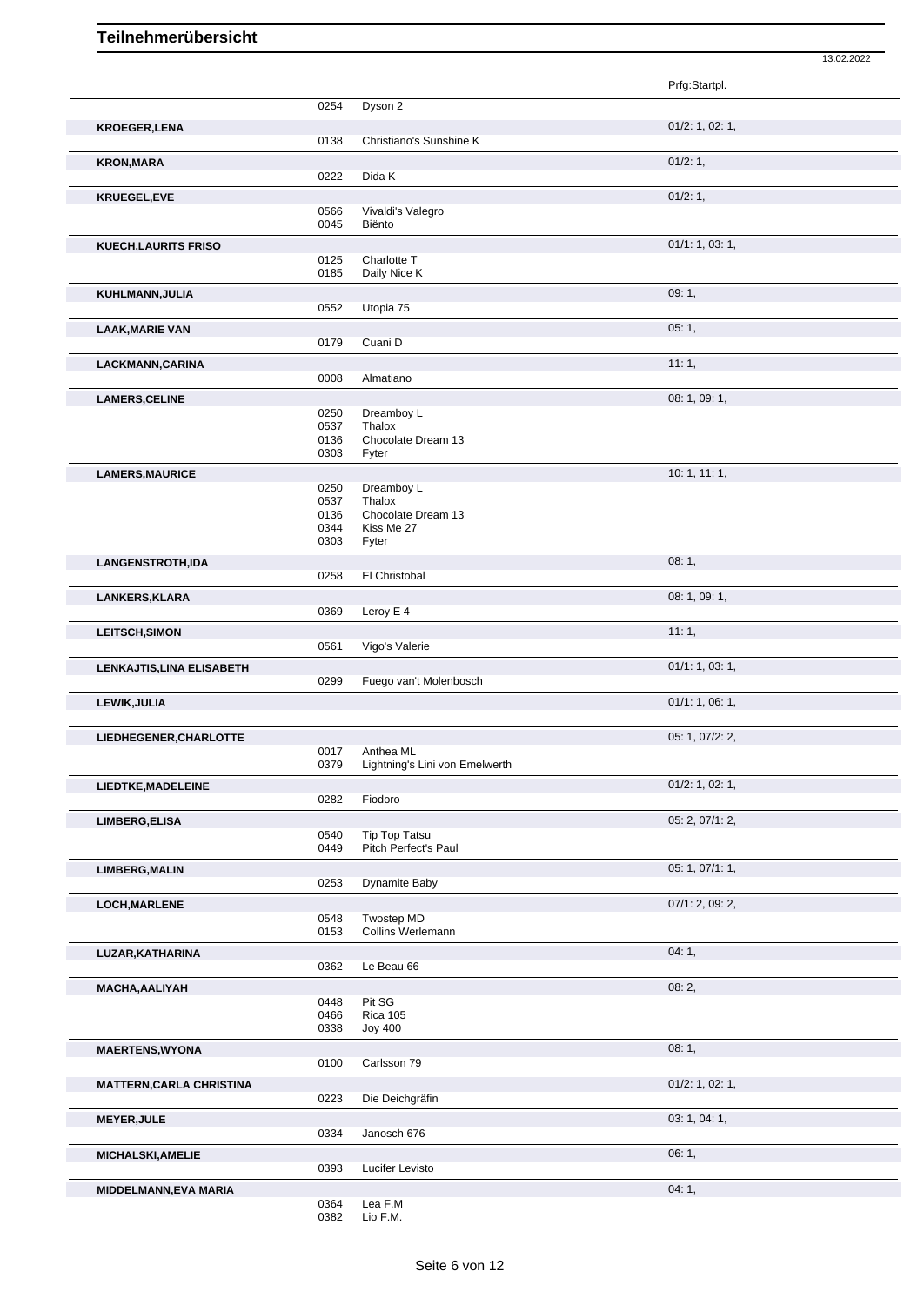Prfg:Startpl.

13.02.2022

|                                  | 0391<br>0388<br>0394<br>0358<br>0392         | Lotusblume F.M<br>Lockolito F.M<br>Ludwig F.M<br>Laon F.M<br>Louis Vuitton F.M.            |                                  |
|----------------------------------|----------------------------------------------|--------------------------------------------------------------------------------------------|----------------------------------|
| MIDDELMANN, KATHRIN              |                                              |                                                                                            | 04:2,                            |
|                                  | 0364<br>0382<br>0391<br>0388<br>0394<br>0392 | Lea F.M<br>Lio F.M.<br>Lotusblume F.M<br>Lockolito F.M<br>Ludwig F.M<br>Louis Vuitton F.M. |                                  |
| <b>MILBERG, JENNIFER KRISTIN</b> |                                              |                                                                                            | 01/2: 1, 03: 1, 10: 1, 11: 1,    |
|                                  | 0265                                         | Escondido 5                                                                                |                                  |
| <b>MOELDER, PAULINE</b>          |                                              |                                                                                            | $07/2$ : 2, 08: 2,               |
|                                  | 0012<br>0383<br>0523                         | Anaica<br>Liss-Levati<br>Starlight A.S.                                                    |                                  |
| MUELLER, ANNALENA                |                                              |                                                                                            | $07/2$ : 1, 08: 1,               |
|                                  | 0367                                         | Lenox B                                                                                    |                                  |
| <b>MUENSTER, KATHARINA</b>       |                                              |                                                                                            | 01/1:1,                          |
|                                  | 0061                                         | C'est la vie 222                                                                           |                                  |
| <b>MUESING, TESSA</b>            |                                              |                                                                                            | 04:1,                            |
|                                  | 0205                                         | Demetria Devonne                                                                           |                                  |
| <b>MUNDT, LARA MARIE</b>         |                                              |                                                                                            | 07/1: 1, 08: 1,                  |
|                                  | 0105                                         | Cashflow 15                                                                                |                                  |
| <b>MUNDT, SOPHIA HANNA</b>       |                                              |                                                                                            | 06: 1, 07/1: 1,                  |
|                                  | 0298                                         | FS Mrs. Mobility                                                                           |                                  |
| NACHTIGAELLER, GRIT              |                                              |                                                                                            | $01/2$ : 1, 02: 1,               |
|                                  | 0030                                         | Balvenie 4                                                                                 |                                  |
|                                  | 0508                                         | Smeralda 6                                                                                 |                                  |
| NEUHOFF, SASKIA                  |                                              |                                                                                            | 01/2: 1, 09: 1, 10: 2,           |
|                                  | 0266                                         | Falko M                                                                                    |                                  |
|                                  | 0455                                         | Quentino 30                                                                                |                                  |
| <b>NIENHAUS, ALICA</b>           | 0108                                         | Castellana 8                                                                               | 10: 1, 11: 1,                    |
| <b>NIESING, MARTHE</b>           |                                              |                                                                                            | 07/2: 1, 08: 1,                  |
|                                  | 0366                                         | Lennox Peak                                                                                |                                  |
| <b>NIESSING, BIRTE</b>           | 0263<br>0321                                 | Escada 291<br>Henry 397                                                                    | 01/1:1,                          |
| NIEWERTH, LARA                   | 0200                                         | De May 3                                                                                   | 04:1,                            |
| <b>NIGGEMANN,LEONIE</b>          |                                              |                                                                                            | $01/2$ : 2, 02: 1, 04: 2, 08: 1, |
|                                  | 0318<br>0226<br>0521                         | Happy Tin Raggea Man<br>Dior Diamond's Dreams<br>Spirit The Golden Magic Dancer            |                                  |
| NITSCHE, EMILY                   | 0080                                         | Calle 116                                                                                  | 07/2: 1, 08: 1,                  |
| <b>ORTH, NICK</b>                |                                              |                                                                                            | 09:1,                            |
|                                  | 0286                                         | Flipper Star                                                                               |                                  |
| PAETZOLD, JULIA                  | 0483                                         | Rudy 27                                                                                    | 07/1: 1, 08: 1,                  |
| <b>PANTEN, AMELIE</b>            |                                              |                                                                                            | 07/1: 1, 09: 1,                  |
|                                  | 0562                                         | Vigotaire                                                                                  |                                  |
| <b>PAUL, SARAH</b>               | 0528                                         | Stratege 13                                                                                | 09:1,                            |
| PETA, CHIARA                     |                                              |                                                                                            | 01/2: 1,                         |
|                                  | 0025                                         | Baila Conmigo 3                                                                            |                                  |
| PETERSEN, MARIE-CHRISTINE        | 0386                                         | Little' Foot                                                                               | 07/1: 1, 08: 1,                  |
| PEVELING-OBERHAG, SIMONE         |                                              |                                                                                            | 04:1,                            |
|                                  | 0217                                         | Diamare LOH                                                                                |                                  |
| PFEIFER, MILENA                  | 0319                                         | Harrsion Ford                                                                              | 04:1,                            |
| PFEIFFER, CARINA                 |                                              |                                                                                            | 04:1,                            |
|                                  | 0058                                         | Brooklyn V                                                                                 |                                  |
|                                  |                                              |                                                                                            | 07/1:1,                          |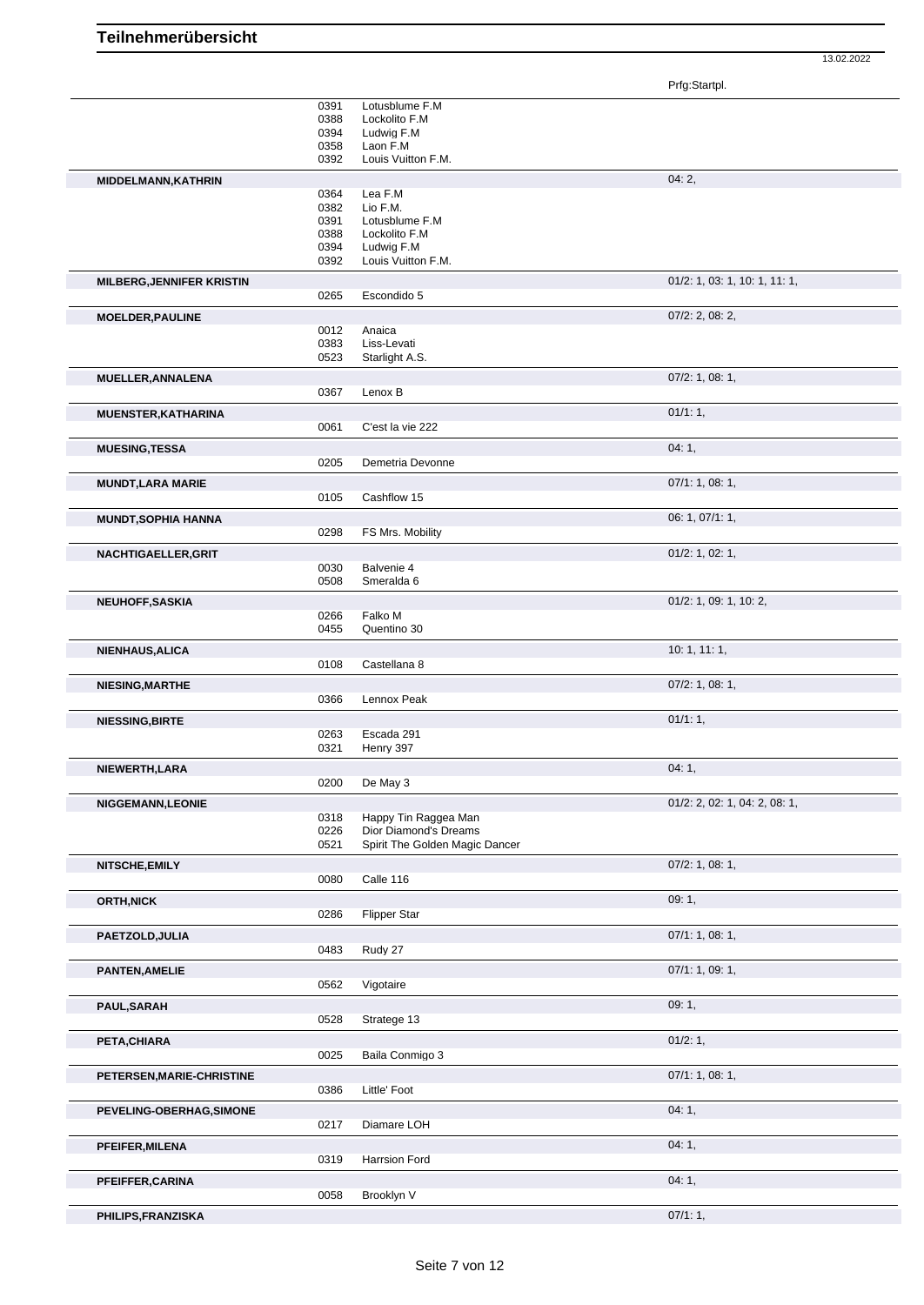|                             |              |                                           | Prfg:Startpl.          |
|-----------------------------|--------------|-------------------------------------------|------------------------|
|                             | 0016         | Anouk WS                                  |                        |
| <b>PICK, MERLE</b>          | 0332         | Insterfee 16                              | 03: 1, 04: 1,          |
| PIPKE, STEPHANIE            |              |                                           | 10:1, 11:1,            |
|                             | 0460         | Quintus 157                               | 01/2:1,                |
| POHL, LAURA                 | 0276         | Felix der Glückliche 6                    |                        |
| PORSCHEN, EMILY             |              |                                           | 03: 1, 04: 1,          |
|                             | 0397         | Magic Flame 2                             | 11:1,                  |
| POTT, TORSTEN               | 0497         | Shogun 178                                |                        |
| POTTHINK, ALINA             |              |                                           | 10:1,                  |
|                             | 0115         | Cava 7                                    | 02:1,                  |
| PRAETOR, JOHANA             | 0038         | Bella Mi 3                                |                        |
| PREIN, ALINA                |              |                                           | 10:1, 11:1,            |
|                             | 0159         | <b>Cool Princess</b>                      |                        |
| PROFF, SOPHIA               | 0233         | Don Doriano 3                             | 01/2: 1,               |
| <b>QUARTIER, ROBIN</b>      |              |                                           | 03:1,                  |
|                             | 0401         | Major Milan                               |                        |
| RATTAY, SIMONE              | 0573         | White Fire 8                              | 06:1,                  |
| RECKMANN, HELENA            |              |                                           | 01/2:1,                |
|                             | 0275         | Feelina 4                                 |                        |
| REICHMANN, LENA             | 0381         | Lindbergh 12                              | 11:1,                  |
| <b>RERKE, MARTA</b>         |              |                                           | 02: 2, 07/2: 1, 08: 1, |
|                             | 0463<br>0514 | Rewir-Waldemar<br>Sopran 12               |                        |
| RIEDL, MARTINA              |              |                                           | 08: 1, 09: 1,          |
|                             | 0308         | Gino 547                                  |                        |
| <b>ROMBECK,LIVI MAITE</b>   | 0210         | Descara 15                                | 01/1:1,                |
| ROSINKE, KATHARINA          |              |                                           | 04:2,                  |
|                             | 0277<br>0467 | Fenton 2<br>Richman for Good              |                        |
|                             | 0088         | Canzone 5                                 |                        |
| ROST, KATHARINA             | 0546         | Trafiata                                  | 02:1,                  |
| <b>ROTTER, BEN</b>          |              |                                           | 06:1,                  |
|                             | 0403         | Mareile D                                 |                        |
| <b>RUELLING, EMILY</b>      | 0580         | Durina 37                                 | 06:1,                  |
| <b>RUSCHE, INGA</b>         |              |                                           | 06:1,                  |
|                             | 0134         | Chin Chello                               |                        |
| SANDFORTH, EMMA             | 0411         | Mighty Wonderful                          | 06:1,                  |
| <b>SAUER, MATS</b>          |              |                                           | 06: 1,                 |
|                             | 0078         | Call me Stakki                            |                        |
| SCHARRER, LENYA             | 0052         | Black Jack 205                            | 06: 1, 07/1: 1,        |
| <b>SCHAUER, ANJA</b>        |              |                                           | 04:1,                  |
|                             |              |                                           |                        |
| <b>SCHLEGEL, SINA</b>       | 0485         | Sag niemals nie 3                         | 10:1,                  |
|                             | 0553         | Valcetto                                  |                        |
| <b>SCHMEING, WILHELM</b>    |              |                                           | 09:1,                  |
| <b>SCHMELZ, EMMA SOPHIE</b> | 0476         | Ronja 2345                                | 07/1: 2, 08: 2, 10: 2, |
|                             | 0309         | Gino Brown N                              |                        |
|                             | 0048<br>0441 | <b>Billion Dollar Girl</b><br>Paulanus SG |                        |
| SCHMITZ-HUEBSCH, PIA        |              |                                           | 02:1,                  |
|                             | 0275         | Feelina 4                                 |                        |

13.02.2022

0533 Sydney BK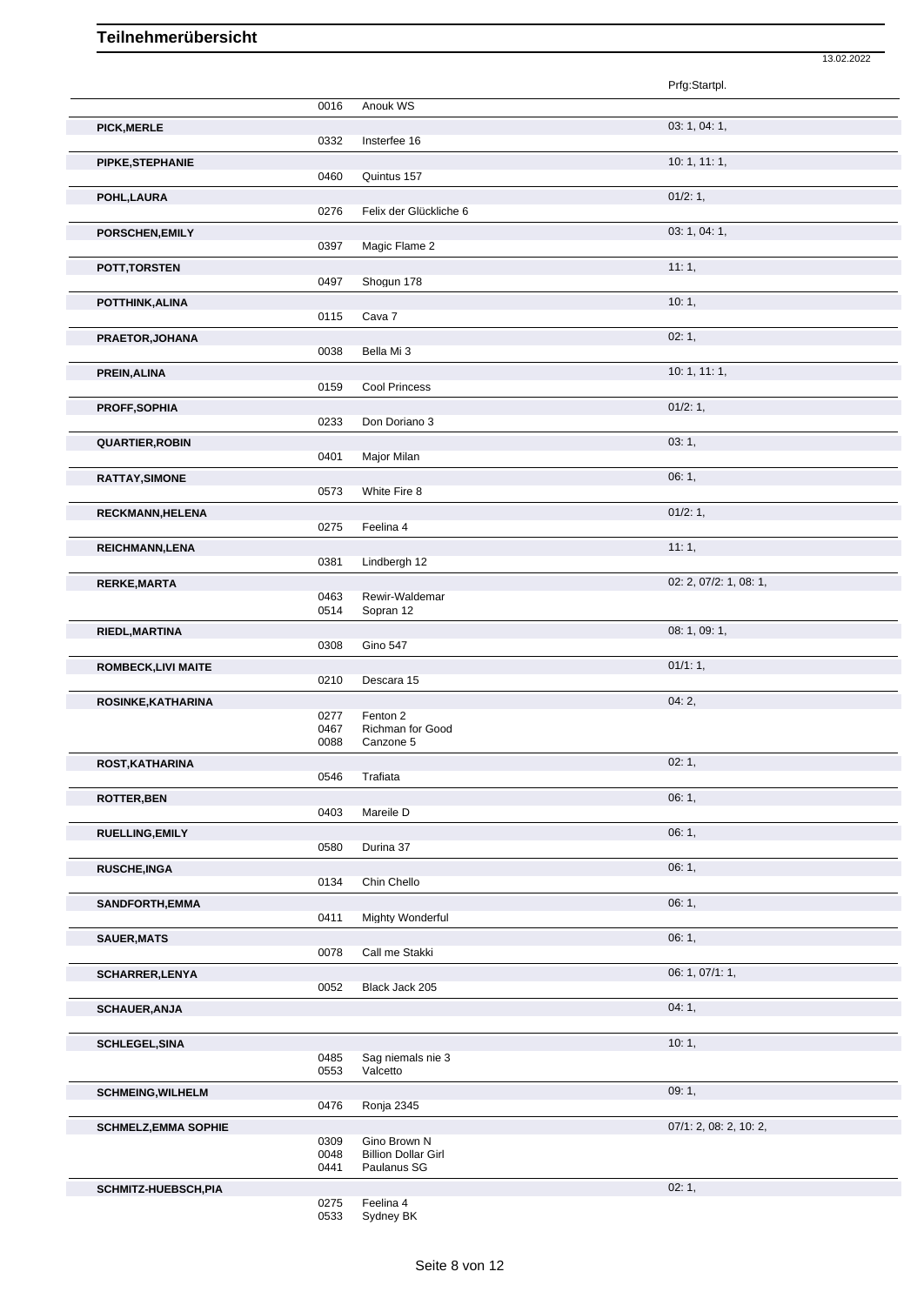13.02.2022

| 0096<br>Cara-Donna 4<br>$07/2$ : 1, 08: 1,<br>SCHNEIDER-NEUENBURG, SVENJA<br>0336<br>Jennie Z<br>09: 1, 10: 1,<br>0430<br>Nilson L<br>01/1: 2, 02: 2,<br><b>SCHREIBER, PIA SOPHIE</b><br>0137<br>Chocolate Noir 4<br>0418<br>Motsi Mabuse 2<br>01/2: 2, 03: 2, 04: 1,<br><b>SCHROLL, JULIA</b><br>0262<br>Escada 225<br>0203<br>Delayla 7<br>0525<br>Stellar <sub>3</sub><br>0026<br><b>Ballett's Bellissima</b><br>08:1,<br>0201<br>Dear Delight<br>Skarabäus Sid<br>0504<br>10: 2, 11: 2,<br><b>SCHULTE SPECHTEL, MARIA ELIS</b><br>0148<br>Clooney wie George 2<br>0009<br>Amaretto S 10<br>0272<br>Federweiße S<br>0057<br><b>Brexit S</b><br>05: 1, 07/1: 1,<br>0539<br>Tilda Apfelkern S<br>0107<br>Castella 100<br>10:1, 11:1,<br>SCHULTE-ZWECKEL, RALF<br>Carnalita<br>0101<br>0494<br>Scarabaeus 6<br>02:1,<br><b>SCHULZE FINKENBRINK, ULRIKE</b><br>Seetje Sacura<br>0495<br>Spirit F<br>0520<br>0301<br>Fürst Roland F<br>01/1: 2, 06: 1, 07/1: 1,<br><b>SCHULZE ZUMKLEY, JOHANNA</b><br>0389<br>Looping 71<br>0534<br>Tamiro 28<br>Dagalier<br>0184<br>06:2,<br><b>SCHULZE ZUMKLEY,LISA</b><br>0389<br>Looping 71<br>0184<br>Dagalier<br>07/1:1,<br><b>SCHUMACHER, THERESA</b><br>0028<br><b>Balous Belissima</b><br>04:1,<br>0172<br>Count de Bourget<br>05:1,<br><b>SELLMANN, SEBASTIAN</b><br>0029<br><b>Balous Classic S</b><br>06:1,<br><b>SENF, ERIKO MARIO</b><br>0527<br>Steverheides Dondrup<br>0094<br>Captain Jack 46<br>05:1,<br><b>SENF, OLIVER MARIO</b><br>0113<br>Catschatore<br>0396<br>Lüttje Deern 6<br>09:1,<br><b>SICKMANN, ELINE</b><br>Air-Maxx<br>0003<br>04:1,<br>SIEBRANDT, LAURA<br>0202<br>Deep Ocean<br>01/1: 1, 03: 1,<br>SIEPMANN, RONJA-SOFIE<br>0154<br>Consuelo CH<br>08: 1, 09: 1,<br>SIEPMANN, TERESA<br>0156<br>Contato W<br>$01/2$ : 1, 02: 1,<br><b>SKUSA, SASKIA</b><br>0300<br>Fürst Floridano<br>01/1: 1, 03: 1,<br><b>SNETHKAMP, TIALDA SOPHIE</b><br>0173<br>Creamy de Luxe<br>03: 1, 04: 1,<br>SOGGEBERG, ANN-CHRISTIN<br>0487<br>Samira 437<br>08:1,<br><b>SOWA, MICHELLE</b><br>0458<br>Quidam's Quibell<br>0486<br>Samantha Giulietta<br>0178<br>Crystal Chaccolina<br>0021<br>Arisa Contendra |                           |      |                        | Prfg:Startpl. |
|------------------------------------------------------------------------------------------------------------------------------------------------------------------------------------------------------------------------------------------------------------------------------------------------------------------------------------------------------------------------------------------------------------------------------------------------------------------------------------------------------------------------------------------------------------------------------------------------------------------------------------------------------------------------------------------------------------------------------------------------------------------------------------------------------------------------------------------------------------------------------------------------------------------------------------------------------------------------------------------------------------------------------------------------------------------------------------------------------------------------------------------------------------------------------------------------------------------------------------------------------------------------------------------------------------------------------------------------------------------------------------------------------------------------------------------------------------------------------------------------------------------------------------------------------------------------------------------------------------------------------------------------------------------------------------------------------------------------------------------------------------------------------------------------------------------------------------------------------------------------------------------------------------------------------------------------------------------------------------------------------------------------------------------------------------------------------------------------------------------------------------------------------------|---------------------------|------|------------------------|---------------|
|                                                                                                                                                                                                                                                                                                                                                                                                                                                                                                                                                                                                                                                                                                                                                                                                                                                                                                                                                                                                                                                                                                                                                                                                                                                                                                                                                                                                                                                                                                                                                                                                                                                                                                                                                                                                                                                                                                                                                                                                                                                                                                                                                            |                           |      |                        |               |
|                                                                                                                                                                                                                                                                                                                                                                                                                                                                                                                                                                                                                                                                                                                                                                                                                                                                                                                                                                                                                                                                                                                                                                                                                                                                                                                                                                                                                                                                                                                                                                                                                                                                                                                                                                                                                                                                                                                                                                                                                                                                                                                                                            |                           |      |                        |               |
|                                                                                                                                                                                                                                                                                                                                                                                                                                                                                                                                                                                                                                                                                                                                                                                                                                                                                                                                                                                                                                                                                                                                                                                                                                                                                                                                                                                                                                                                                                                                                                                                                                                                                                                                                                                                                                                                                                                                                                                                                                                                                                                                                            |                           |      |                        |               |
|                                                                                                                                                                                                                                                                                                                                                                                                                                                                                                                                                                                                                                                                                                                                                                                                                                                                                                                                                                                                                                                                                                                                                                                                                                                                                                                                                                                                                                                                                                                                                                                                                                                                                                                                                                                                                                                                                                                                                                                                                                                                                                                                                            | <b>SCHOLBROCK, MARIE</b>  |      |                        |               |
|                                                                                                                                                                                                                                                                                                                                                                                                                                                                                                                                                                                                                                                                                                                                                                                                                                                                                                                                                                                                                                                                                                                                                                                                                                                                                                                                                                                                                                                                                                                                                                                                                                                                                                                                                                                                                                                                                                                                                                                                                                                                                                                                                            |                           |      |                        |               |
|                                                                                                                                                                                                                                                                                                                                                                                                                                                                                                                                                                                                                                                                                                                                                                                                                                                                                                                                                                                                                                                                                                                                                                                                                                                                                                                                                                                                                                                                                                                                                                                                                                                                                                                                                                                                                                                                                                                                                                                                                                                                                                                                                            |                           |      |                        |               |
|                                                                                                                                                                                                                                                                                                                                                                                                                                                                                                                                                                                                                                                                                                                                                                                                                                                                                                                                                                                                                                                                                                                                                                                                                                                                                                                                                                                                                                                                                                                                                                                                                                                                                                                                                                                                                                                                                                                                                                                                                                                                                                                                                            |                           |      |                        |               |
|                                                                                                                                                                                                                                                                                                                                                                                                                                                                                                                                                                                                                                                                                                                                                                                                                                                                                                                                                                                                                                                                                                                                                                                                                                                                                                                                                                                                                                                                                                                                                                                                                                                                                                                                                                                                                                                                                                                                                                                                                                                                                                                                                            |                           |      |                        |               |
|                                                                                                                                                                                                                                                                                                                                                                                                                                                                                                                                                                                                                                                                                                                                                                                                                                                                                                                                                                                                                                                                                                                                                                                                                                                                                                                                                                                                                                                                                                                                                                                                                                                                                                                                                                                                                                                                                                                                                                                                                                                                                                                                                            |                           |      |                        |               |
|                                                                                                                                                                                                                                                                                                                                                                                                                                                                                                                                                                                                                                                                                                                                                                                                                                                                                                                                                                                                                                                                                                                                                                                                                                                                                                                                                                                                                                                                                                                                                                                                                                                                                                                                                                                                                                                                                                                                                                                                                                                                                                                                                            |                           |      |                        |               |
|                                                                                                                                                                                                                                                                                                                                                                                                                                                                                                                                                                                                                                                                                                                                                                                                                                                                                                                                                                                                                                                                                                                                                                                                                                                                                                                                                                                                                                                                                                                                                                                                                                                                                                                                                                                                                                                                                                                                                                                                                                                                                                                                                            |                           |      |                        |               |
|                                                                                                                                                                                                                                                                                                                                                                                                                                                                                                                                                                                                                                                                                                                                                                                                                                                                                                                                                                                                                                                                                                                                                                                                                                                                                                                                                                                                                                                                                                                                                                                                                                                                                                                                                                                                                                                                                                                                                                                                                                                                                                                                                            |                           |      |                        |               |
|                                                                                                                                                                                                                                                                                                                                                                                                                                                                                                                                                                                                                                                                                                                                                                                                                                                                                                                                                                                                                                                                                                                                                                                                                                                                                                                                                                                                                                                                                                                                                                                                                                                                                                                                                                                                                                                                                                                                                                                                                                                                                                                                                            | <b>SCHUETTE, SINA</b>     |      |                        |               |
|                                                                                                                                                                                                                                                                                                                                                                                                                                                                                                                                                                                                                                                                                                                                                                                                                                                                                                                                                                                                                                                                                                                                                                                                                                                                                                                                                                                                                                                                                                                                                                                                                                                                                                                                                                                                                                                                                                                                                                                                                                                                                                                                                            |                           |      |                        |               |
|                                                                                                                                                                                                                                                                                                                                                                                                                                                                                                                                                                                                                                                                                                                                                                                                                                                                                                                                                                                                                                                                                                                                                                                                                                                                                                                                                                                                                                                                                                                                                                                                                                                                                                                                                                                                                                                                                                                                                                                                                                                                                                                                                            |                           |      |                        |               |
|                                                                                                                                                                                                                                                                                                                                                                                                                                                                                                                                                                                                                                                                                                                                                                                                                                                                                                                                                                                                                                                                                                                                                                                                                                                                                                                                                                                                                                                                                                                                                                                                                                                                                                                                                                                                                                                                                                                                                                                                                                                                                                                                                            |                           |      |                        |               |
|                                                                                                                                                                                                                                                                                                                                                                                                                                                                                                                                                                                                                                                                                                                                                                                                                                                                                                                                                                                                                                                                                                                                                                                                                                                                                                                                                                                                                                                                                                                                                                                                                                                                                                                                                                                                                                                                                                                                                                                                                                                                                                                                                            |                           |      |                        |               |
|                                                                                                                                                                                                                                                                                                                                                                                                                                                                                                                                                                                                                                                                                                                                                                                                                                                                                                                                                                                                                                                                                                                                                                                                                                                                                                                                                                                                                                                                                                                                                                                                                                                                                                                                                                                                                                                                                                                                                                                                                                                                                                                                                            |                           |      |                        |               |
|                                                                                                                                                                                                                                                                                                                                                                                                                                                                                                                                                                                                                                                                                                                                                                                                                                                                                                                                                                                                                                                                                                                                                                                                                                                                                                                                                                                                                                                                                                                                                                                                                                                                                                                                                                                                                                                                                                                                                                                                                                                                                                                                                            |                           |      |                        |               |
|                                                                                                                                                                                                                                                                                                                                                                                                                                                                                                                                                                                                                                                                                                                                                                                                                                                                                                                                                                                                                                                                                                                                                                                                                                                                                                                                                                                                                                                                                                                                                                                                                                                                                                                                                                                                                                                                                                                                                                                                                                                                                                                                                            | SCHULTE-FILTHAUT, ANTONIA |      |                        |               |
|                                                                                                                                                                                                                                                                                                                                                                                                                                                                                                                                                                                                                                                                                                                                                                                                                                                                                                                                                                                                                                                                                                                                                                                                                                                                                                                                                                                                                                                                                                                                                                                                                                                                                                                                                                                                                                                                                                                                                                                                                                                                                                                                                            |                           |      |                        |               |
|                                                                                                                                                                                                                                                                                                                                                                                                                                                                                                                                                                                                                                                                                                                                                                                                                                                                                                                                                                                                                                                                                                                                                                                                                                                                                                                                                                                                                                                                                                                                                                                                                                                                                                                                                                                                                                                                                                                                                                                                                                                                                                                                                            |                           |      |                        |               |
|                                                                                                                                                                                                                                                                                                                                                                                                                                                                                                                                                                                                                                                                                                                                                                                                                                                                                                                                                                                                                                                                                                                                                                                                                                                                                                                                                                                                                                                                                                                                                                                                                                                                                                                                                                                                                                                                                                                                                                                                                                                                                                                                                            |                           |      |                        |               |
|                                                                                                                                                                                                                                                                                                                                                                                                                                                                                                                                                                                                                                                                                                                                                                                                                                                                                                                                                                                                                                                                                                                                                                                                                                                                                                                                                                                                                                                                                                                                                                                                                                                                                                                                                                                                                                                                                                                                                                                                                                                                                                                                                            |                           |      |                        |               |
|                                                                                                                                                                                                                                                                                                                                                                                                                                                                                                                                                                                                                                                                                                                                                                                                                                                                                                                                                                                                                                                                                                                                                                                                                                                                                                                                                                                                                                                                                                                                                                                                                                                                                                                                                                                                                                                                                                                                                                                                                                                                                                                                                            |                           |      |                        |               |
|                                                                                                                                                                                                                                                                                                                                                                                                                                                                                                                                                                                                                                                                                                                                                                                                                                                                                                                                                                                                                                                                                                                                                                                                                                                                                                                                                                                                                                                                                                                                                                                                                                                                                                                                                                                                                                                                                                                                                                                                                                                                                                                                                            |                           |      |                        |               |
|                                                                                                                                                                                                                                                                                                                                                                                                                                                                                                                                                                                                                                                                                                                                                                                                                                                                                                                                                                                                                                                                                                                                                                                                                                                                                                                                                                                                                                                                                                                                                                                                                                                                                                                                                                                                                                                                                                                                                                                                                                                                                                                                                            |                           |      |                        |               |
|                                                                                                                                                                                                                                                                                                                                                                                                                                                                                                                                                                                                                                                                                                                                                                                                                                                                                                                                                                                                                                                                                                                                                                                                                                                                                                                                                                                                                                                                                                                                                                                                                                                                                                                                                                                                                                                                                                                                                                                                                                                                                                                                                            |                           |      |                        |               |
|                                                                                                                                                                                                                                                                                                                                                                                                                                                                                                                                                                                                                                                                                                                                                                                                                                                                                                                                                                                                                                                                                                                                                                                                                                                                                                                                                                                                                                                                                                                                                                                                                                                                                                                                                                                                                                                                                                                                                                                                                                                                                                                                                            |                           |      |                        |               |
|                                                                                                                                                                                                                                                                                                                                                                                                                                                                                                                                                                                                                                                                                                                                                                                                                                                                                                                                                                                                                                                                                                                                                                                                                                                                                                                                                                                                                                                                                                                                                                                                                                                                                                                                                                                                                                                                                                                                                                                                                                                                                                                                                            |                           |      |                        |               |
|                                                                                                                                                                                                                                                                                                                                                                                                                                                                                                                                                                                                                                                                                                                                                                                                                                                                                                                                                                                                                                                                                                                                                                                                                                                                                                                                                                                                                                                                                                                                                                                                                                                                                                                                                                                                                                                                                                                                                                                                                                                                                                                                                            |                           |      |                        |               |
|                                                                                                                                                                                                                                                                                                                                                                                                                                                                                                                                                                                                                                                                                                                                                                                                                                                                                                                                                                                                                                                                                                                                                                                                                                                                                                                                                                                                                                                                                                                                                                                                                                                                                                                                                                                                                                                                                                                                                                                                                                                                                                                                                            |                           |      |                        |               |
|                                                                                                                                                                                                                                                                                                                                                                                                                                                                                                                                                                                                                                                                                                                                                                                                                                                                                                                                                                                                                                                                                                                                                                                                                                                                                                                                                                                                                                                                                                                                                                                                                                                                                                                                                                                                                                                                                                                                                                                                                                                                                                                                                            |                           |      |                        |               |
|                                                                                                                                                                                                                                                                                                                                                                                                                                                                                                                                                                                                                                                                                                                                                                                                                                                                                                                                                                                                                                                                                                                                                                                                                                                                                                                                                                                                                                                                                                                                                                                                                                                                                                                                                                                                                                                                                                                                                                                                                                                                                                                                                            |                           |      |                        |               |
|                                                                                                                                                                                                                                                                                                                                                                                                                                                                                                                                                                                                                                                                                                                                                                                                                                                                                                                                                                                                                                                                                                                                                                                                                                                                                                                                                                                                                                                                                                                                                                                                                                                                                                                                                                                                                                                                                                                                                                                                                                                                                                                                                            |                           |      |                        |               |
|                                                                                                                                                                                                                                                                                                                                                                                                                                                                                                                                                                                                                                                                                                                                                                                                                                                                                                                                                                                                                                                                                                                                                                                                                                                                                                                                                                                                                                                                                                                                                                                                                                                                                                                                                                                                                                                                                                                                                                                                                                                                                                                                                            |                           |      |                        |               |
|                                                                                                                                                                                                                                                                                                                                                                                                                                                                                                                                                                                                                                                                                                                                                                                                                                                                                                                                                                                                                                                                                                                                                                                                                                                                                                                                                                                                                                                                                                                                                                                                                                                                                                                                                                                                                                                                                                                                                                                                                                                                                                                                                            | <b>SCHWAN, VIVICA</b>     |      |                        |               |
|                                                                                                                                                                                                                                                                                                                                                                                                                                                                                                                                                                                                                                                                                                                                                                                                                                                                                                                                                                                                                                                                                                                                                                                                                                                                                                                                                                                                                                                                                                                                                                                                                                                                                                                                                                                                                                                                                                                                                                                                                                                                                                                                                            |                           |      |                        |               |
|                                                                                                                                                                                                                                                                                                                                                                                                                                                                                                                                                                                                                                                                                                                                                                                                                                                                                                                                                                                                                                                                                                                                                                                                                                                                                                                                                                                                                                                                                                                                                                                                                                                                                                                                                                                                                                                                                                                                                                                                                                                                                                                                                            |                           |      |                        |               |
|                                                                                                                                                                                                                                                                                                                                                                                                                                                                                                                                                                                                                                                                                                                                                                                                                                                                                                                                                                                                                                                                                                                                                                                                                                                                                                                                                                                                                                                                                                                                                                                                                                                                                                                                                                                                                                                                                                                                                                                                                                                                                                                                                            |                           |      |                        |               |
|                                                                                                                                                                                                                                                                                                                                                                                                                                                                                                                                                                                                                                                                                                                                                                                                                                                                                                                                                                                                                                                                                                                                                                                                                                                                                                                                                                                                                                                                                                                                                                                                                                                                                                                                                                                                                                                                                                                                                                                                                                                                                                                                                            |                           |      |                        |               |
|                                                                                                                                                                                                                                                                                                                                                                                                                                                                                                                                                                                                                                                                                                                                                                                                                                                                                                                                                                                                                                                                                                                                                                                                                                                                                                                                                                                                                                                                                                                                                                                                                                                                                                                                                                                                                                                                                                                                                                                                                                                                                                                                                            |                           |      |                        |               |
|                                                                                                                                                                                                                                                                                                                                                                                                                                                                                                                                                                                                                                                                                                                                                                                                                                                                                                                                                                                                                                                                                                                                                                                                                                                                                                                                                                                                                                                                                                                                                                                                                                                                                                                                                                                                                                                                                                                                                                                                                                                                                                                                                            |                           |      |                        |               |
|                                                                                                                                                                                                                                                                                                                                                                                                                                                                                                                                                                                                                                                                                                                                                                                                                                                                                                                                                                                                                                                                                                                                                                                                                                                                                                                                                                                                                                                                                                                                                                                                                                                                                                                                                                                                                                                                                                                                                                                                                                                                                                                                                            |                           |      |                        |               |
|                                                                                                                                                                                                                                                                                                                                                                                                                                                                                                                                                                                                                                                                                                                                                                                                                                                                                                                                                                                                                                                                                                                                                                                                                                                                                                                                                                                                                                                                                                                                                                                                                                                                                                                                                                                                                                                                                                                                                                                                                                                                                                                                                            |                           |      |                        |               |
|                                                                                                                                                                                                                                                                                                                                                                                                                                                                                                                                                                                                                                                                                                                                                                                                                                                                                                                                                                                                                                                                                                                                                                                                                                                                                                                                                                                                                                                                                                                                                                                                                                                                                                                                                                                                                                                                                                                                                                                                                                                                                                                                                            |                           |      |                        |               |
|                                                                                                                                                                                                                                                                                                                                                                                                                                                                                                                                                                                                                                                                                                                                                                                                                                                                                                                                                                                                                                                                                                                                                                                                                                                                                                                                                                                                                                                                                                                                                                                                                                                                                                                                                                                                                                                                                                                                                                                                                                                                                                                                                            |                           |      |                        |               |
|                                                                                                                                                                                                                                                                                                                                                                                                                                                                                                                                                                                                                                                                                                                                                                                                                                                                                                                                                                                                                                                                                                                                                                                                                                                                                                                                                                                                                                                                                                                                                                                                                                                                                                                                                                                                                                                                                                                                                                                                                                                                                                                                                            |                           |      |                        |               |
|                                                                                                                                                                                                                                                                                                                                                                                                                                                                                                                                                                                                                                                                                                                                                                                                                                                                                                                                                                                                                                                                                                                                                                                                                                                                                                                                                                                                                                                                                                                                                                                                                                                                                                                                                                                                                                                                                                                                                                                                                                                                                                                                                            |                           |      |                        |               |
|                                                                                                                                                                                                                                                                                                                                                                                                                                                                                                                                                                                                                                                                                                                                                                                                                                                                                                                                                                                                                                                                                                                                                                                                                                                                                                                                                                                                                                                                                                                                                                                                                                                                                                                                                                                                                                                                                                                                                                                                                                                                                                                                                            |                           |      |                        |               |
|                                                                                                                                                                                                                                                                                                                                                                                                                                                                                                                                                                                                                                                                                                                                                                                                                                                                                                                                                                                                                                                                                                                                                                                                                                                                                                                                                                                                                                                                                                                                                                                                                                                                                                                                                                                                                                                                                                                                                                                                                                                                                                                                                            |                           |      |                        |               |
|                                                                                                                                                                                                                                                                                                                                                                                                                                                                                                                                                                                                                                                                                                                                                                                                                                                                                                                                                                                                                                                                                                                                                                                                                                                                                                                                                                                                                                                                                                                                                                                                                                                                                                                                                                                                                                                                                                                                                                                                                                                                                                                                                            |                           |      |                        |               |
|                                                                                                                                                                                                                                                                                                                                                                                                                                                                                                                                                                                                                                                                                                                                                                                                                                                                                                                                                                                                                                                                                                                                                                                                                                                                                                                                                                                                                                                                                                                                                                                                                                                                                                                                                                                                                                                                                                                                                                                                                                                                                                                                                            |                           |      |                        |               |
|                                                                                                                                                                                                                                                                                                                                                                                                                                                                                                                                                                                                                                                                                                                                                                                                                                                                                                                                                                                                                                                                                                                                                                                                                                                                                                                                                                                                                                                                                                                                                                                                                                                                                                                                                                                                                                                                                                                                                                                                                                                                                                                                                            |                           |      |                        |               |
|                                                                                                                                                                                                                                                                                                                                                                                                                                                                                                                                                                                                                                                                                                                                                                                                                                                                                                                                                                                                                                                                                                                                                                                                                                                                                                                                                                                                                                                                                                                                                                                                                                                                                                                                                                                                                                                                                                                                                                                                                                                                                                                                                            |                           |      |                        |               |
|                                                                                                                                                                                                                                                                                                                                                                                                                                                                                                                                                                                                                                                                                                                                                                                                                                                                                                                                                                                                                                                                                                                                                                                                                                                                                                                                                                                                                                                                                                                                                                                                                                                                                                                                                                                                                                                                                                                                                                                                                                                                                                                                                            |                           |      |                        |               |
|                                                                                                                                                                                                                                                                                                                                                                                                                                                                                                                                                                                                                                                                                                                                                                                                                                                                                                                                                                                                                                                                                                                                                                                                                                                                                                                                                                                                                                                                                                                                                                                                                                                                                                                                                                                                                                                                                                                                                                                                                                                                                                                                                            |                           |      |                        |               |
|                                                                                                                                                                                                                                                                                                                                                                                                                                                                                                                                                                                                                                                                                                                                                                                                                                                                                                                                                                                                                                                                                                                                                                                                                                                                                                                                                                                                                                                                                                                                                                                                                                                                                                                                                                                                                                                                                                                                                                                                                                                                                                                                                            |                           |      |                        |               |
|                                                                                                                                                                                                                                                                                                                                                                                                                                                                                                                                                                                                                                                                                                                                                                                                                                                                                                                                                                                                                                                                                                                                                                                                                                                                                                                                                                                                                                                                                                                                                                                                                                                                                                                                                                                                                                                                                                                                                                                                                                                                                                                                                            |                           |      |                        |               |
|                                                                                                                                                                                                                                                                                                                                                                                                                                                                                                                                                                                                                                                                                                                                                                                                                                                                                                                                                                                                                                                                                                                                                                                                                                                                                                                                                                                                                                                                                                                                                                                                                                                                                                                                                                                                                                                                                                                                                                                                                                                                                                                                                            |                           |      |                        |               |
|                                                                                                                                                                                                                                                                                                                                                                                                                                                                                                                                                                                                                                                                                                                                                                                                                                                                                                                                                                                                                                                                                                                                                                                                                                                                                                                                                                                                                                                                                                                                                                                                                                                                                                                                                                                                                                                                                                                                                                                                                                                                                                                                                            |                           |      |                        |               |
|                                                                                                                                                                                                                                                                                                                                                                                                                                                                                                                                                                                                                                                                                                                                                                                                                                                                                                                                                                                                                                                                                                                                                                                                                                                                                                                                                                                                                                                                                                                                                                                                                                                                                                                                                                                                                                                                                                                                                                                                                                                                                                                                                            |                           |      |                        |               |
|                                                                                                                                                                                                                                                                                                                                                                                                                                                                                                                                                                                                                                                                                                                                                                                                                                                                                                                                                                                                                                                                                                                                                                                                                                                                                                                                                                                                                                                                                                                                                                                                                                                                                                                                                                                                                                                                                                                                                                                                                                                                                                                                                            |                           |      |                        |               |
|                                                                                                                                                                                                                                                                                                                                                                                                                                                                                                                                                                                                                                                                                                                                                                                                                                                                                                                                                                                                                                                                                                                                                                                                                                                                                                                                                                                                                                                                                                                                                                                                                                                                                                                                                                                                                                                                                                                                                                                                                                                                                                                                                            |                           | 0183 | <b>Cyrielle Amelie</b> |               |

Seite 9 von 12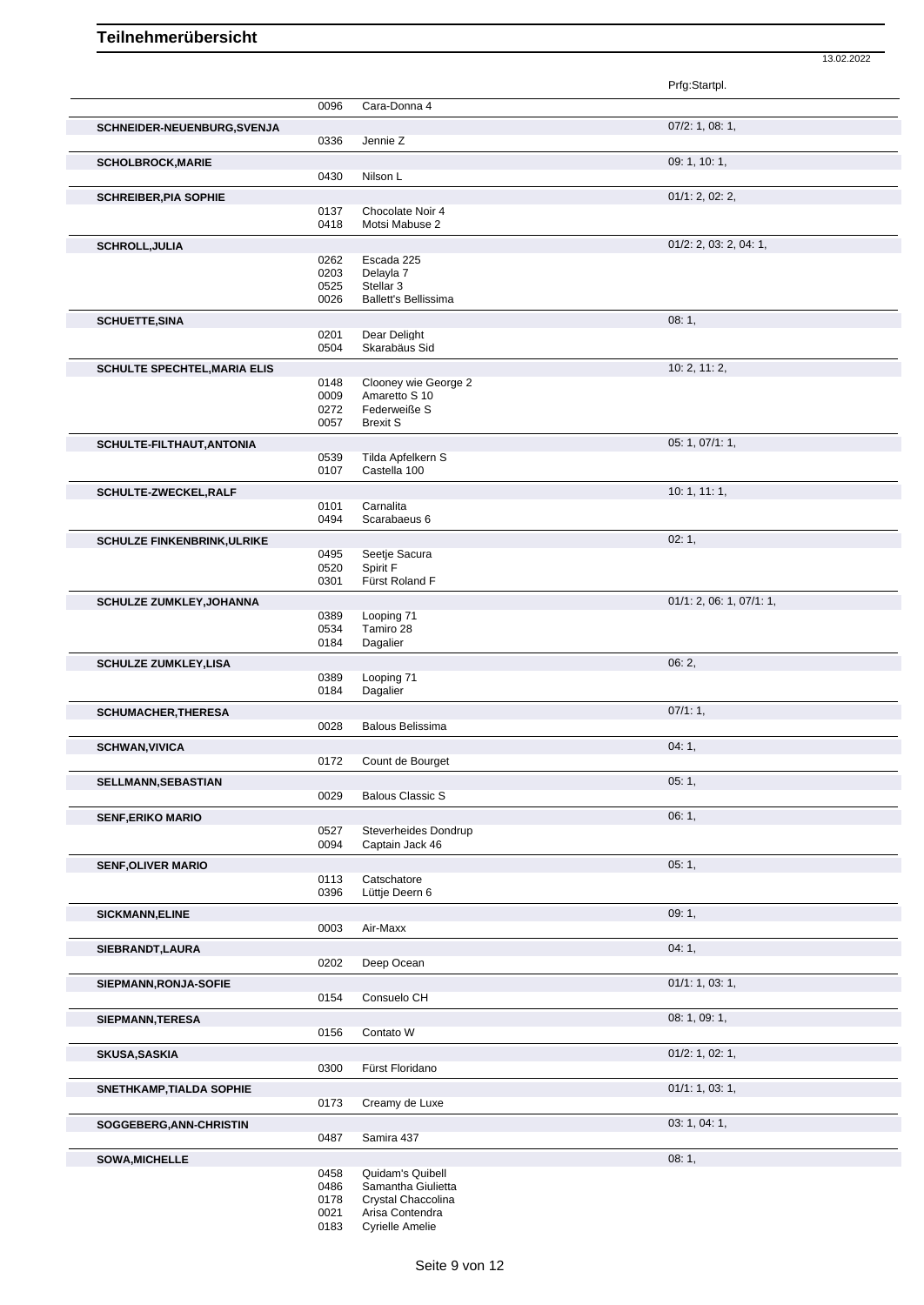|                              |              |                                              | 13.02.2022             |  |
|------------------------------|--------------|----------------------------------------------|------------------------|--|
|                              |              |                                              | Prfg:Startpl.          |  |
|                              | 0181<br>0176 | Curly PJ<br>Crunchy Jo PJ                    |                        |  |
| SPICKHOFF, LEONIE GERALDINE  |              |                                              | 01/1: 1, 02: 1,        |  |
|                              | 0522         | Spoorzicht's Happiness                       |                        |  |
| STAHLMANN, ANNA              | 0053         | Bon Joli Coeur                               | 01/1: 1, 02: 1,        |  |
| <b>STEFFAN, CHRISTOPH</b>    |              |                                              | 09: 1, 10: 1,          |  |
|                              | 0146         | Cita S                                       |                        |  |
| <b>STEGEMANN, CAROLIN</b>    | 0575         | Wirbelwind 212                               | 08: 1, 09: 1,          |  |
| <b>STEINKE, MICHELLE</b>     |              |                                              | 06: 1, 08: 1,          |  |
|                              | 0271         | Farina Nirajana                              | 01/2:1,                |  |
| <b>STEUKE, STEPHANIE</b>     | 0097         | Caralunaa                                    |                        |  |
|                              | 0251         | Dubary 11                                    | 10:1, 11:1,            |  |
| <b>STOEVER, MARKUS</b>       | 0098         | Caribian Star S                              |                        |  |
| <b>STOLLMANN,LISA</b>        | 0501         | Sir Gipsy                                    | $01/2$ : 1, 02: 1,     |  |
| <b>STOTZ, DINA</b>           |              |                                              | 01/2: 1, 02: 1, 03: 1, |  |
|                              | 0207         | Der Junimond S                               |                        |  |
| STRANGHOENER, LISA-CHRISTIN  | 0306         | Germo                                        | 10: 1, 11: 1,          |  |
| <b>STRATMANN, KIRA</b>       |              |                                              | 01/2:1,                |  |
|                              | 0295         | Frederic Fidero                              |                        |  |
| <b>STRIEBECK, SVENJA</b>     | 0191         | Danny Belucci 2                              | 04:1,                  |  |
| <b>SUDMANN, JESSICA</b>      |              |                                              | 05:1,                  |  |
|                              | 0214<br>0438 | Diacorina<br>Orlanda 40                      |                        |  |
| SUEVERKRUEP, YUL             |              |                                              | 09:1,                  |  |
|                              | 0062         | C'est la vie E                               |                        |  |
| <b>SULT, BERIT JORUNN</b>    | 0244         | Dr.Dolittle 6                                | 02: 1, 03: 1,          |  |
| <b>SULT, JORDIS ELINA</b>    |              |                                              | 02: 2, 07/1: 1, 09: 1, |  |
|                              | 0013<br>0402 | Andiamo 271<br>Marcristo TF                  |                        |  |
| <b>TAMMASCHKE, SANDRA</b>    |              |                                              | 02: 1, 03: 1,          |  |
| TE KATE, ANNA-SOPHIE         | 0230         | Dolores 197                                  | 07/1: 1, 08: 1, 09: 1, |  |
|                              | 0004         | Alea 20                                      |                        |  |
| <b>TEIGELER, AMELIE</b>      | 0544         | <b>Top Niklas</b>                            | 01/1:2,                |  |
|                              | 0147<br>0545 | Clementina<br>Top Vancouver                  |                        |  |
| <b>TERSCHLUESEN, MEIKE</b>   |              |                                              | 04:1,                  |  |
|                              | 0399         | Maifees Letzter                              |                        |  |
| THABE, HELENE MILA           | 0128         | Chiaro T                                     | 06:1,                  |  |
|                              | 0478         | Ronny 368                                    |                        |  |
| <b>THABE, JOSEFINE</b>       | 0128         | Chiaro T                                     | 06: 2, 07/1: 2, 08: 2, |  |
|                              | 0175<br>0478 | Cruising 14<br>Ronny 368                     |                        |  |
| <b>THIMM, MAIKE</b>          |              |                                              | $07/2$ : 1, 08: 1,     |  |
|                              | 0141         | <b>Cid 52</b>                                |                        |  |
| THOMS-MEYER, LUISE           | 0370         | Leviano M                                    | 06:1,                  |  |
| THURN, EMILY SUNSHINE        |              |                                              | 03: 1, 06: 1,          |  |
|                              | 0578<br>0531 | Zilhouette's Cashmaker<br>Sunshine's Copilot |                        |  |
| <b>THURN, NOEMI SUNSHINE</b> |              |                                              | 08: 1, 09: 1,          |  |
|                              | 0531<br>0532 | Sunshine's Copilot<br>Sunshine's Nala        |                        |  |
|                              | 0132         | <b>Chicke Deern NRW</b>                      |                        |  |
| <b>TOBEI, KRYSTIN</b>        | 0356         | Lancetta BT                                  | 10:1, 11:1,            |  |
|                              | 0384         | <b>Little Lane</b>                           |                        |  |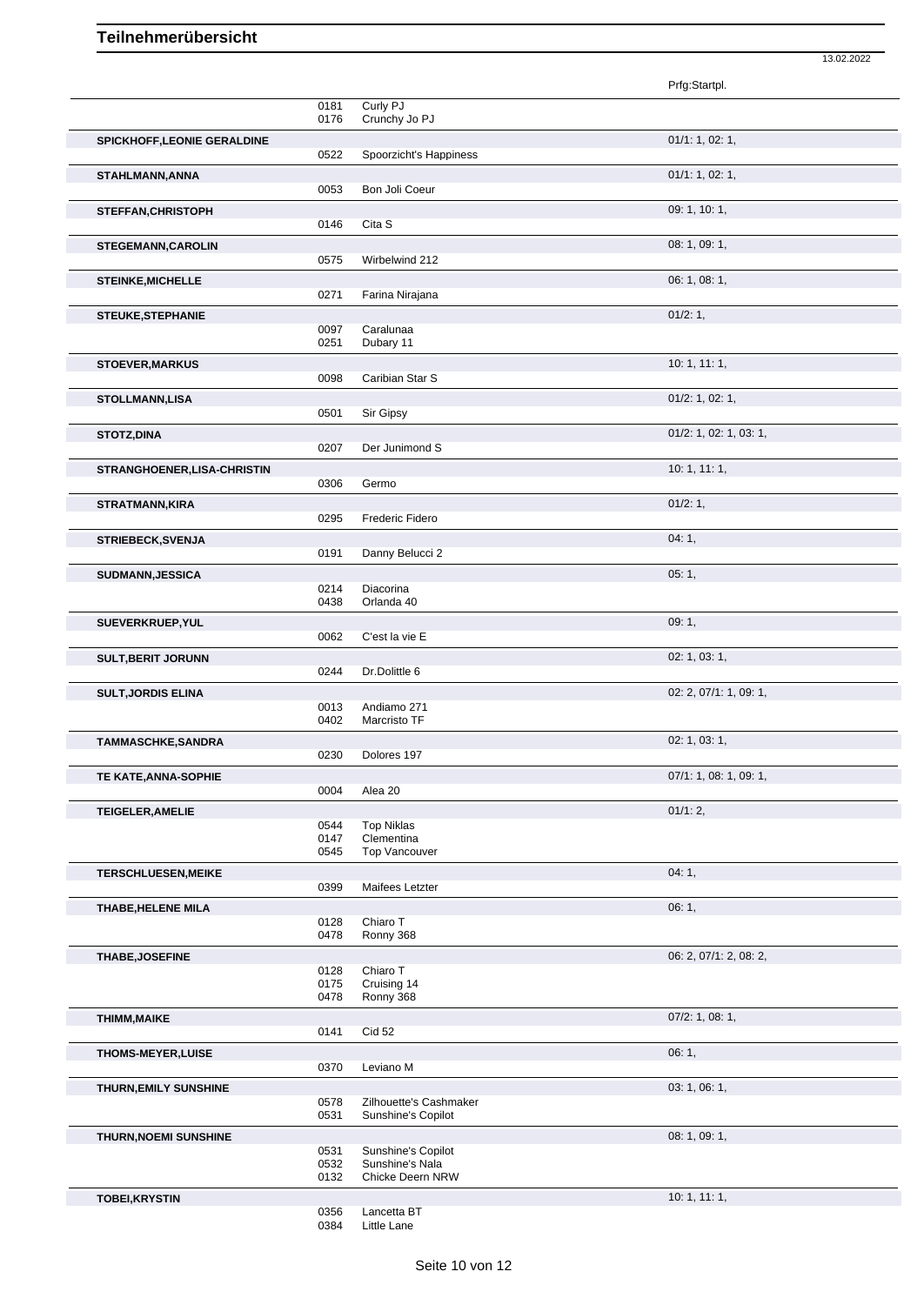13.02.2022

|                                    |                              |                                                                        | Prfg:Startpl.            |
|------------------------------------|------------------------------|------------------------------------------------------------------------|--------------------------|
| <b>TSCHAESCHKE,LISA</b>            | 0188                         | Dakota 452                                                             | 03: 1, 04: 1,            |
| <b>VIERHAUS, JOLIE</b>             | 0404                         | Marietta SG                                                            | 02:1,                    |
| <b>VOOK, VANESSA</b>               | 0349                         | La Luna 385                                                            | 06:1,                    |
| <b>VORTMANN, JOSEFINE</b>          | 0102                         | Cartini                                                                | 08: 1, 09: 1,            |
|                                    |                              |                                                                        | 03: 1, 08: 1, 09: 1,     |
| <b>VOSSMOELLER, LILL GRETA</b>     | 0087<br>0313                 | Canturado 2<br>Great Chance V                                          |                          |
| <b>WAGNER,LORELEY</b>              |                              |                                                                        | 01/1:1,                  |
|                                    | 0061<br>0047<br>0365<br>0471 | C'est la vie 222<br>Bill Bo 7<br>Lemon 46<br>Rob Roy van het Klavertje |                          |
| <b>WANTIA, CARLA</b>               | 0239<br>0166<br>0232         | Donna 820<br>Cordiana 6<br>Don Diamond 14                              | 08: 1, 09: 1,            |
| <b>WANTIA,LINA</b>                 |                              |                                                                        | 07/1: 1, 08: 1,          |
|                                    | 0239<br>0232                 | Donna 820<br>Don Diamond 14                                            |                          |
| <b>WEHBERG, ANNA</b>               |                              |                                                                        | 01/1: 1, 02: 1,          |
|                                    | 0106<br>0491                 | Cassius Cezar<br>Santanyi 13                                           |                          |
| <b>WEIDNER, NICOLE</b>             |                              |                                                                        | 03: 1, 04: 1,            |
|                                    | 0020<br>0431                 | Ariano v. CJD-Gestüt<br>Nimbus Olé                                     |                          |
| <b>WEISSENFELS, FRANZISKA</b>      | 0526                         | Sternenfunkeln WH                                                      | 08: 1, 09: 1,            |
| <b>WELLER, ANNA LEA</b>            | 0294<br>0329                 | Freaky Shadow<br>Hugo 128                                              | 01/1: 1, 07/1: 1, 08: 1, |
| <b>WELLESSEN, TINA</b>             | 0204<br>0326<br>0229<br>0440 | Delino 6<br>Hoppla Hopp<br>Djim Beam<br>Panajotta                      | 09: 1, 10: 2, 11: 2,     |
| <b>WENDLANDT, JENNIFER STEFFI</b>  |                              |                                                                        | $07/2$ : 1, 08: 1,       |
|                                    | 0510<br>0529<br>0139<br>0022 | Sola vom Holtdorftal<br>Sunna 9<br>Ciara 96<br>Arkane des Aucels Z     |                          |
| <b>WERTH, NINA</b>                 | 0063                         | C'est si bon 22                                                        | 03:1,                    |
| <b>WESSLING, DORIT</b>             |                              |                                                                        | $07/2$ : 1, 08: 1,       |
|                                    | 0144                         | Cir Royal 3                                                            |                          |
| <b>WEWERINCK-SCHERING, FRANZIS</b> | 0512<br>0400<br>0471         | Soma Bay 2<br>Majesty D<br>Rob Roy van het Klavertje                   | 01/2:1,                  |
| <b>WICHERT, JULIA</b>              |                              |                                                                        | 01/1: 1, 02: 1,          |
|                                    | 0074                         | Calimero 715                                                           |                          |
|                                    | 0268                         | Fancy Faraa                                                            |                          |
| <b>WIESCHER, PATRICIA</b>          | 0372                         | Levita W                                                               | 09:1,                    |
| <b>WILLEMS, PATRIQUE</b>           | 0007<br>0274                 | Aliha 2<br>Feelia BE                                                   | $01/2$ : 1, 02: 1,       |
| <b>WINKEL, STELLA DE</b>           | 0215                         | Diadem 97                                                              | 08: 1, 09: 1,            |
| <b>WINKELS, KATRIN</b>             |                              |                                                                        | 08:1,                    |
|                                    | 0500                         | Silas DV                                                               |                          |
| <b>WINKLER DR., OCTAVIA</b>        | 0302                         | Fürst von Bismarck                                                     | 03:1,                    |
| <b>WITTENBERG, KATRIN</b>          | 0407                         | Maxima 117                                                             | 03: 1, 04: 1,            |
| <b>WOLTER, ANNA SOFIA</b>          |                              |                                                                        | 06: 1, 07/1: 1,          |